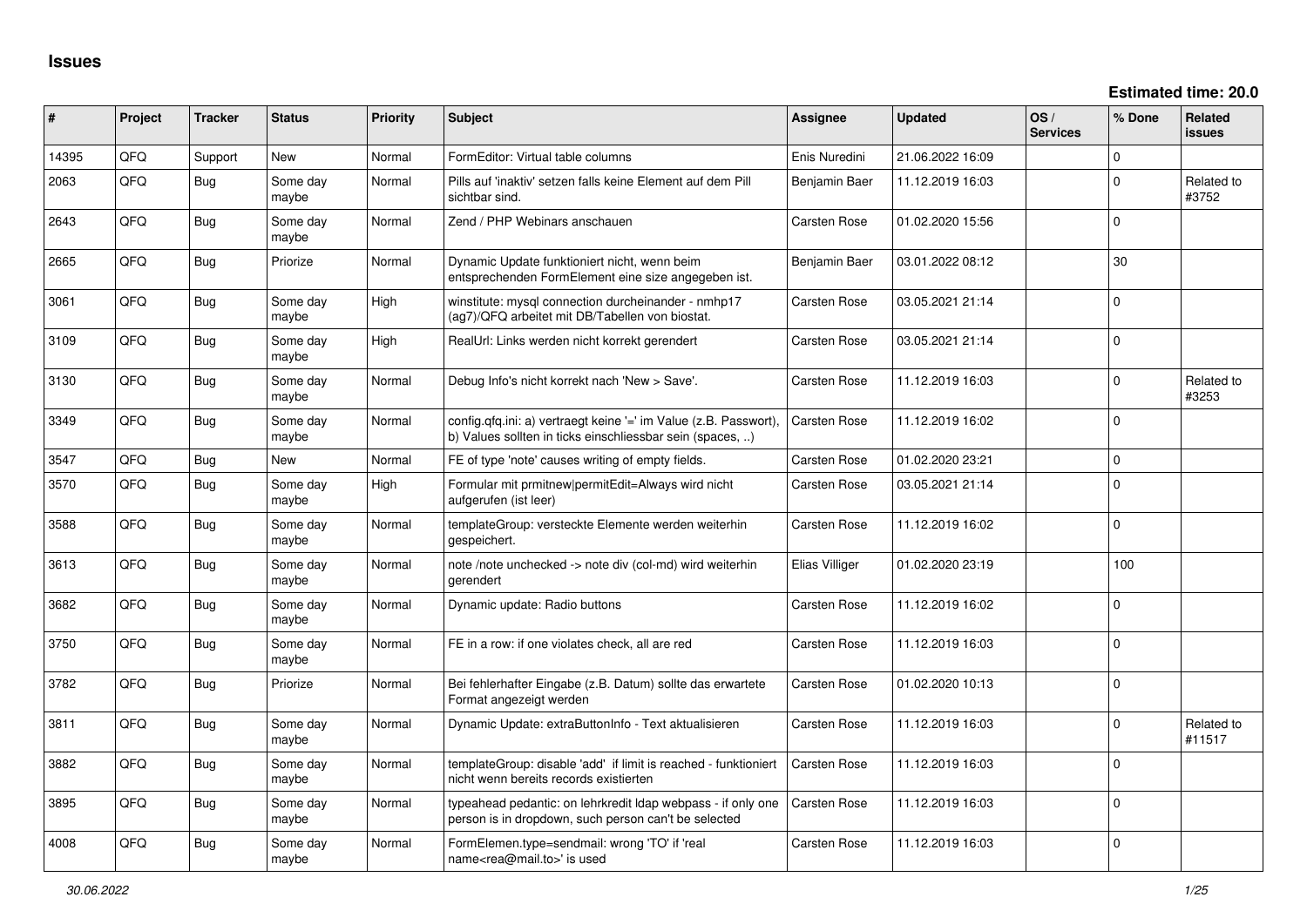| #    | Project | <b>Tracker</b> | <b>Status</b>     | <b>Priority</b> | Subject                                                                                                                                                  | Assignee      | <b>Updated</b>   | OS/<br><b>Services</b> | % Done   | Related<br>issues                              |
|------|---------|----------------|-------------------|-----------------|----------------------------------------------------------------------------------------------------------------------------------------------------------|---------------|------------------|------------------------|----------|------------------------------------------------|
| 4092 | QFQ     | Bug            | Some day<br>maybe | Normal          | 1) Logging verbessern wann welches FE warum ausgefuehrt<br>wird, 2) Documentation: Best Practice Template Group                                          | Carsten Rose  | 01.02.2020 23:19 |                        | $\Omega$ | Related to<br>#3504                            |
| 4122 | QFQ     | Bug            | Some day<br>maybe | Normal          | file: Render Mode hat keinen Effekt                                                                                                                      |               | 11.12.2019 16:03 |                        | $\Omega$ |                                                |
| 4138 | QFQ     | Bug            | Some day<br>maybe | Normal          | style fehlt                                                                                                                                              |               | 11.12.2019 16:03 |                        | $\Omega$ |                                                |
| 4279 | QFQ     | <b>Bug</b>     | Some day<br>maybe | High            | config.linkVars lost                                                                                                                                     | Carsten Rose  | 03.05.2021 21:14 |                        | $\Omega$ |                                                |
| 4293 | QFQ     | <b>Bug</b>     | Some day<br>maybe | Normal          | Download broken if token 'd:' is missing - but no error<br>message                                                                                       | Carsten Rose  | 11.12.2019 16:03 |                        | $\Omega$ | Related to<br>#7514                            |
| 4328 | QFQ     | <b>Bug</b>     | Some day<br>maybe | Normal          | Error Message: Show FE name/number on problems in FE                                                                                                     | Carsten Rose  | 01.02.2020 23:20 |                        | $\Omega$ |                                                |
| 4398 | QFQ     | Bug            | Some day<br>maybe | Normal          | Typeahead: mouse click in a prefilled input opens a single<br>item dropdown with the current value - click on it seems to<br>set the value, not the key. | Benjamin Baer | 01.02.2020 23:20 |                        | $\Omega$ | Related to<br>#4457                            |
| 4441 | QFQ     | Bug            | Some day<br>maybe | Normal          | \$_SERVER Vars sollten nur aus dem Store genommen<br>werden - Code entsprechend anpassen.                                                                |               | 11.12.2019 16:02 |                        | $\Omega$ |                                                |
| 4454 | QFQ     | <b>Bug</b>     | Some day<br>maybe | Normal          | Required Elements: multiple elements in a row - whole row<br>marked if only one input is empty.                                                          | Benjamin Baer | 01.02.2020 23:20 |                        | $\Omega$ |                                                |
| 4457 | QFQ     | Bug            | Priorize          | Normal          | typeahead: pressing return to select an item, saves the form<br>and closes the form.                                                                     | Benjamin Baer | 03.01.2022 08:01 |                        | $\Omega$ | Related to<br>#4398                            |
| 4528 | QFQ     | Bug            | Some day<br>maybe | Normal          | extraButtonLock mit SQLAhead Bug                                                                                                                         | Carsten Rose  | 01.02.2020 23:19 |                        | $\Omega$ |                                                |
| 4546 | QFQ     | Bug            | Some day<br>maybe | Normal          | NH: SIP storage is destroyed                                                                                                                             |               | 01.02.2020 23:20 |                        | $\Omega$ |                                                |
| 4549 | QFQ     | <b>Bug</b>     | Some day<br>maybe | Normal          | TemplateGroups: FE.type SELECT loose selected value<br>after save                                                                                        | Carsten Rose  | 01.02.2020 23:20 |                        | $\Omega$ | Related to<br>#4548,<br>Related to<br>#4771    |
| 4583 | QFQ     | Bug            | Some day<br>maybe | Normal          | Dynamic Update bei TypeAhead Feldern                                                                                                                     | Carsten Rose  | 01.02.2020 23:19 |                        | $\Omega$ |                                                |
| 4651 | QFQ     | Bug            | Some day<br>maybe | Normal          | 'Loading document" Modal wird angezeigt bei uzhcd type=2<br>Ansicht                                                                                      | Carsten Rose  | 01.02.2020 23:20 |                        | $\Omega$ |                                                |
| 4659 | QFQ     | Bug            | Some day<br>maybe | Normal          | infoButtonExtra                                                                                                                                          | Carsten Rose  | 01.02.2020 23:20 |                        |          |                                                |
| 4756 | QFQ     | <b>Bug</b>     | New               | Normal          | Form dirty even nothing changes                                                                                                                          | Carsten Rose  | 11.12.2019 16:16 |                        | $\Omega$ |                                                |
| 4771 | QFQ     | <b>Bug</b>     | Some day<br>maybe | Normal          | qfq: select-down-values empty after save (edit-form for<br>program administrators)                                                                       | Carsten Rose  | 01.02.2020 23:20 |                        | $\Omega$ | Related to<br>#4549, Has<br>duplicate<br>#4282 |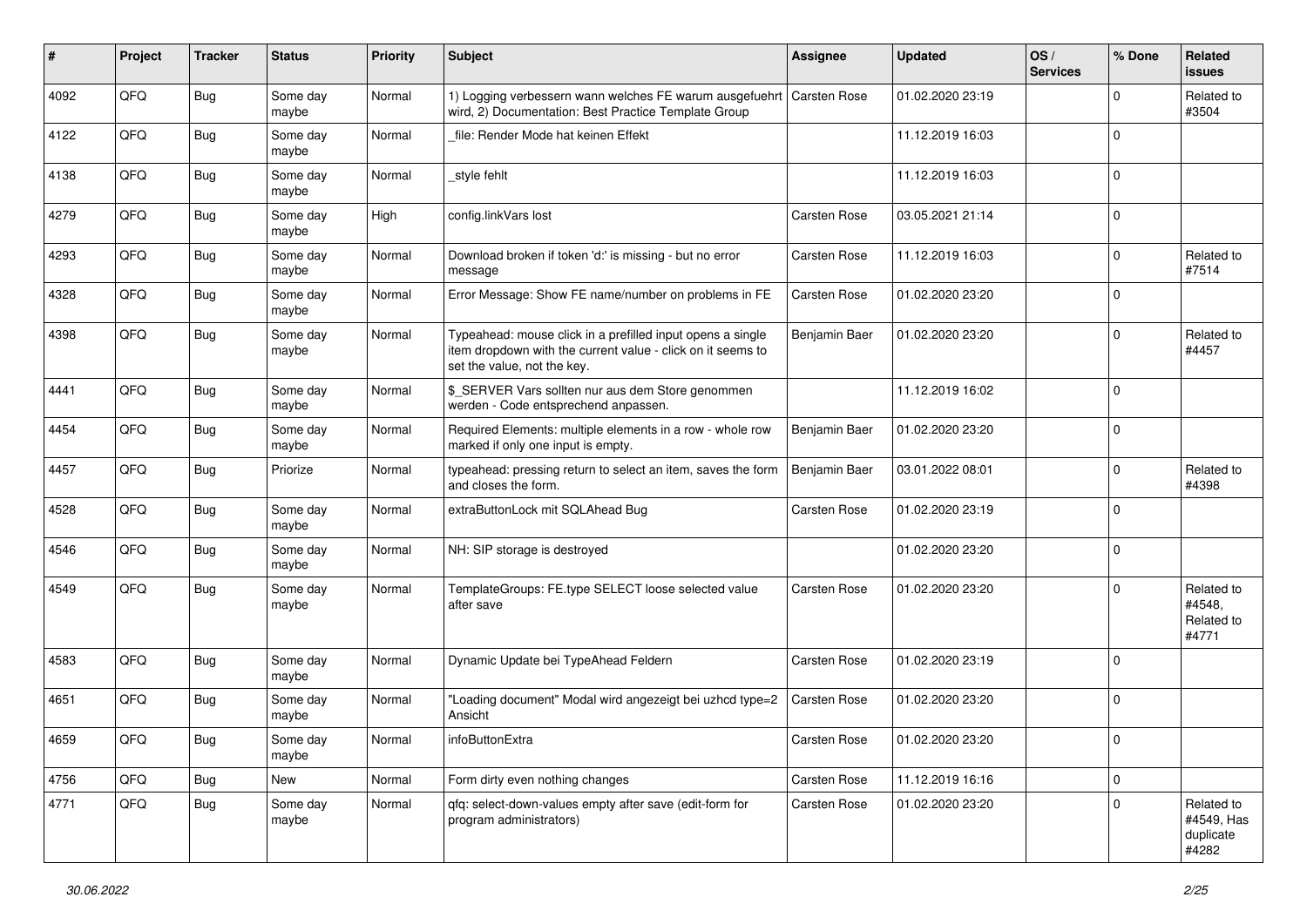| ∦    | Project | <b>Tracker</b> | <b>Status</b>     | <b>Priority</b> | <b>Subject</b>                                                                                                       | Assignee      | <b>Updated</b>   | OS/<br><b>Services</b> | % Done      | Related<br>issues                           |
|------|---------|----------------|-------------------|-----------------|----------------------------------------------------------------------------------------------------------------------|---------------|------------------|------------------------|-------------|---------------------------------------------|
| 5021 | QFQ     | <b>Bug</b>     | Some day<br>maybe | Normal          | FE.typ=extra - during save displays error 'datum2' already<br>filled in STORE_SIP - the value is stored nevertheless | Carsten Rose  | 01.02.2020 23:19 |                        | 0           | Related to<br>#3875                         |
| 5221 | QFQ     | <b>Bug</b>     | New               | High            | Download Dialog: Bleibt stehen in FF wenn Datei<br>automatisch gespeichert wird.                                     | Carsten Rose  | 03.05.2021 21:14 |                        | $\Omega$    |                                             |
| 5305 | QFQ     | <b>Bug</b>     | <b>New</b>        | Normal          | Upload FormElement: nicht disabled by readonly Form                                                                  | Carsten Rose  | 16.06.2021 13:43 |                        | $\Omega$    | Related to<br>#9347,<br>Related to<br>#9834 |
| 5459 | QFQ     | <b>Bug</b>     | New               | High            | Multi DB: spread system tables between 'QFQ' and<br>'Data'-DB                                                        | Carsten Rose  | 03.05.2021 21:14 |                        | $\Omega$    | Related to<br>#4720                         |
| 5557 | QFQ     | <b>Bug</b>     | Some day<br>maybe | Normal          | Form load: STORE_RECORD filled, but should be empty                                                                  | Carsten Rose  | 01.02.2020 23:19 |                        | $\Omega$    |                                             |
| 5559 | QFQ     | <b>Bug</b>     | New               | Normal          | FE.type = Upload: 'accept' might contain variables                                                                   | Carsten Rose  | 11.05.2020 21:23 |                        | $\mathbf 0$ |                                             |
| 5576 | QFQ     | Bug            | New               | Normal          | Using MySQL 'DROP' requires privilege - wich is not really<br>necessary.                                             | Carsten Rose  | 01.02.2020 23:21 |                        | $\Omega$    |                                             |
| 5706 | QFQ     | <b>Bug</b>     | Some day<br>maybe | Normal          | upload: fileDestination needs to be sanatized                                                                        | Carsten Rose  | 01.02.2020 23:19 |                        | $\Omega$    |                                             |
| 5768 | QFQ     | Bug            | Some day<br>maybe | Normal          | '{{pageLanguage:T}}' missing if QFQ is called via api                                                                | Carsten Rose  | 01.02.2020 23:19 |                        | $\Omega$    |                                             |
| 5877 | QFQ     | <b>Bug</b>     | Some day<br>maybe | Normal          | FE.type=note:bsColumn strange behaviour                                                                              |               | 01.02.2020 23:19 |                        | $\mathbf 0$ |                                             |
| 5991 | QFQ     | <b>Bug</b>     | Some day<br>maybe | Normal          | URLs with ' ' or long parameter are problematic                                                                      | Carsten Rose  | 01.02.2020 23:19 |                        | $\Omega$    |                                             |
| 6116 | QFQ     | <b>Bug</b>     | Priorize          | High            | value of checkbox not saved                                                                                          | Carsten Rose  | 07.12.2021 17:19 |                        | $\mathbf 0$ |                                             |
| 6140 | QFQ     | <b>Bug</b>     | Priorize          | Normal          | QFQ DnD Sort: Locked fields                                                                                          | Benjamin Baer | 21.03.2022 09:56 |                        | $\mathbf 0$ |                                             |
| 6462 | QFQ     | <b>Bug</b>     | New               | Normal          | File Upload: Nutzlose Fehlermeldung wenn Datei zu gross                                                              | Carsten Rose  | 01.02.2020 23:21 |                        | $\Omega$    | Related to<br>#6139                         |
| 6483 | QFQ     | <b>Bug</b>     | New               | Normal          | R Store funktioniert nicht bei 'Report Notation' im FE                                                               | Carsten Rose  | 01.02.2020 23:21 |                        | $\mathbf 0$ |                                             |
| 6566 | QFQ     | <b>Bug</b>     | Priorize          | Normal          | Link Function 'delete': provided parameter missing on page<br>reload                                                 | Benjamin Baer | 03.01.2022 08:08 |                        | $\Omega$    |                                             |
| 6574 | QFQ     | <b>Bug</b>     | Priorize          | Normal          | qfq.log: Fehlermeldung wurde angezeigt, aber nicht geloggt                                                           | Carsten Rose  | 01.02.2020 10:13 |                        | $\mathbf 0$ |                                             |
| 6677 | QFQ     | Bug            | New               | Normal          | Error message FE Action Element: no/wrong FE reference<br>who cause the problem.                                     | Carsten Rose  | 01.02.2020 23:21 |                        | $\mathbf 0$ |                                             |
| 6912 | QFQ     | Bug            | <b>New</b>        | Normal          | error Message Var 'deadline' already set in SIP - in Form<br>with FE.value={{deadline:R:::{{deadlinePeriod:Y}}}}     | Carsten Rose  | 01.02.2020 23:21 |                        | $\mathbf 0$ |                                             |
| 7002 | QFQ     | Bug            | New               | Normal          | Dynamic Update: row does not disappear / appear                                                                      | Carsten Rose  | 01.02.2020 23:22 |                        | $\pmb{0}$   |                                             |
| 7014 | QFQ     | Bug            | New               | Normal          | Sending invalid emails succeeds when<br>debug.redirectAllMailTo is set                                               | Carsten Rose  | 01.02.2020 23:21 |                        | $\Omega$    |                                             |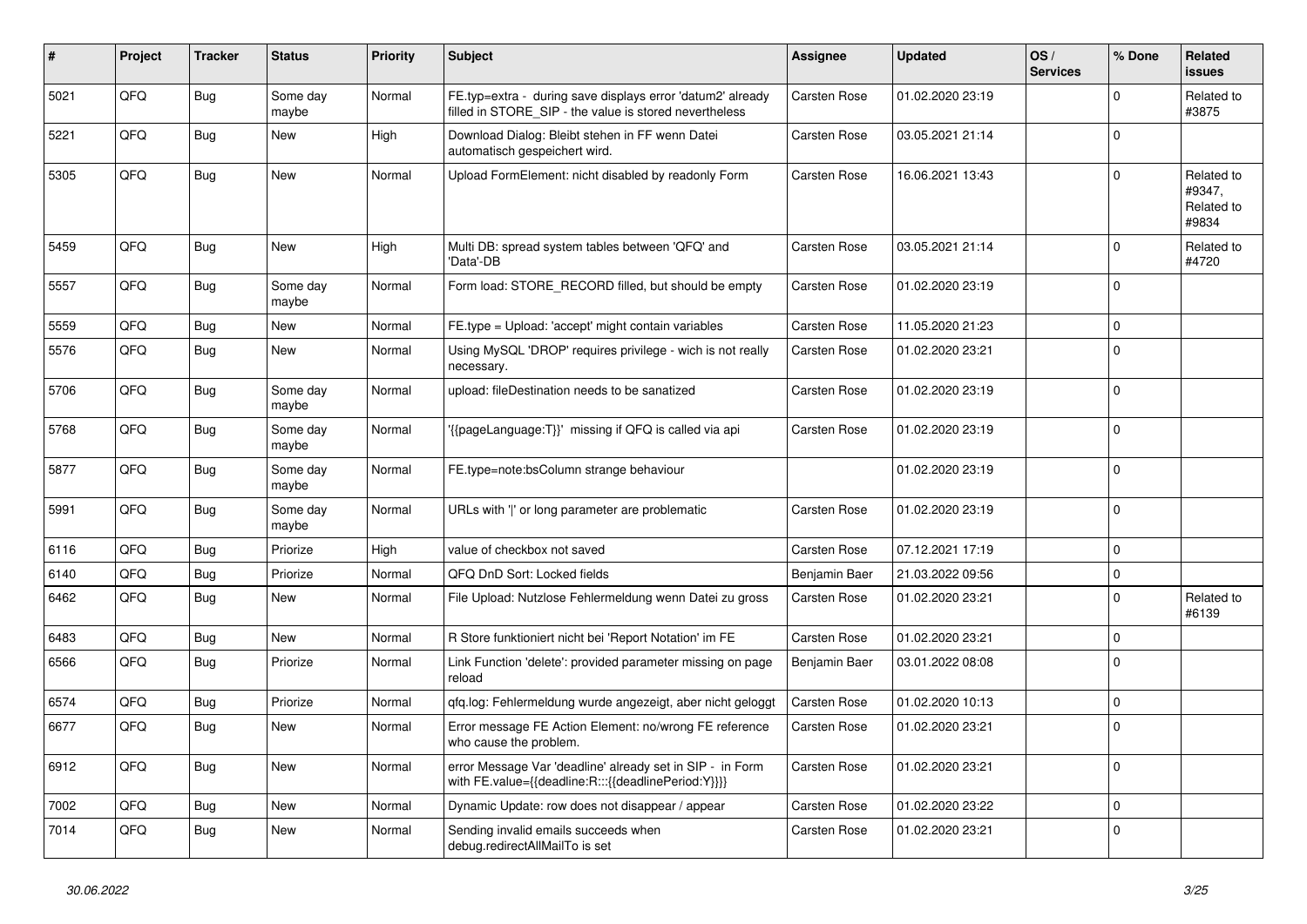| #    | Project | <b>Tracker</b> | <b>Status</b>     | <b>Priority</b> | <b>Subject</b>                                                                                        | <b>Assignee</b>     | <b>Updated</b>   | OS/<br><b>Services</b> | % Done      | Related<br>issues         |
|------|---------|----------------|-------------------|-----------------|-------------------------------------------------------------------------------------------------------|---------------------|------------------|------------------------|-------------|---------------------------|
| 7101 | QFQ     | Bug            | Some day<br>maybe | Normal          | 'form' in SIP and 'report' - breaks                                                                   |                     | 01.02.2020 23:20 |                        | $\Omega$    |                           |
| 7219 | QFQ     | Bug            | New               | Normal          | typeSheadSql / typeAheadSqlPrefetch: change to curly<br>braces                                        | Carsten Rose        | 01.02.2020 23:21 |                        | $\mathbf 0$ |                           |
| 7261 | QFQ     | Bug            | New               | Normal          | Report pathFilename for user without path, only the filename                                          | <b>Carsten Rose</b> | 01.02.2020 23:21 |                        | $\Omega$    |                           |
| 7281 | QFQ     | <b>Bug</b>     | Some day<br>maybe | Normal          | Subrecords: on large screen separator line too short                                                  |                     | 01.02.2020 23:19 |                        | $\Omega$    |                           |
| 7402 | QFQ     | Bug            | Some day<br>maybe | Normal          | thumbnail cache: outdated picture when permission denied<br>and permission resolved.                  |                     | 01.02.2020 23:20 |                        | $\Omega$    |                           |
| 7456 | QFQ     | Bug            | Some day<br>maybe | Low             | Todos in Code: solve or make ticket                                                                   | <b>Carsten Rose</b> | 16.09.2021 15:10 |                        | $\Omega$    |                           |
| 7512 | QFQ     | Bug            | <b>New</b>        | Normal          | FE: inputType=number >> 'pattern' is not respected                                                    | Carsten Rose        | 01.02.2020 23:22 |                        | $\Omega$    |                           |
| 7513 | QFQ     | Bug            | New               | Normal          | Radios not correct aligned                                                                            | Carsten Rose        | 01.02.2020 23:22 |                        | $\Omega$    |                           |
| 7524 | QFQ     | <b>Bug</b>     | New               | Normal          | QFQ throws a 'General Error' if 'fileadmin/protected/log/' is<br>not writeable                        | <b>Carsten Rose</b> | 01.02.2020 23:22 |                        | $\Omega$    |                           |
| 7547 | QFQ     | Bug            | New               | Normal          | Error Message in afterSave: wrong parameter column<br>reported                                        | Carsten Rose        | 01.02.2020 23:22 |                        | $\Omega$    |                           |
| 7574 | QFQ     | <b>Bug</b>     | New               | Normal          | Substitute error: form element not reported / dont parse<br>Form.note                                 | Carsten Rose        | 01.02.2020 23:21 |                        | $\Omega$    |                           |
| 7616 | QFQ     | <b>Bug</b>     | Priorize          | Normal          | Selectlist with Enum & Dynamic Update                                                                 | <b>Carsten Rose</b> | 01.02.2020 10:13 |                        | $\Omega$    |                           |
| 7650 | QFQ     | Bug            | New               | High            | Optional do not show 'required' sign on FormElement                                                   | Carsten Rose        | 03.05.2021 21:14 |                        | $\Omega$    |                           |
| 7656 | QFQ     | Bug            | Priorize          | Normal          | FE with required, 'pattern' and 'extraButtonLock': always<br>complain about missing value             | Carsten Rose        | 01.02.2020 10:13 |                        | $\Omega$    |                           |
| 7685 | QFQ     | Bug            | <b>New</b>        | Normal          | Open FormElement from QFQ error message and save<br>modified record: error about missing {{formId:F}} | Carsten Rose        | 01.02.2020 23:22 |                        | $\Omega$    |                           |
| 7795 | QFQ     | <b>Bug</b>     | New               | Normal          | Readonly Form: Typeahead-Felder                                                                       | Carsten Rose        | 01.02.2020 23:22 |                        | $\Omega$    | Related to<br>#10640      |
| 7890 | QFQ     | Bug            | New               | Normal          | FormElement 'required': extraButtonInfo not aligned                                                   | Carsten Rose        | 11.06.2021 21:17 |                        | $\Omega$    | Related to<br>#11517      |
| 7899 | QFQ     | <b>Bug</b>     | <b>New</b>        | High            | Fe.type=password / retype / required: always complain<br>about missing value                          | Carsten Rose        | 03.05.2021 21:14 |                        | $\Omega$    |                           |
| 8037 | QFQ     | <b>Bug</b>     | Priorize          | Normal          | FE.type=upload (advanced mode): {{slaveld:V}} missing<br>during dynamic update                        | <b>Carsten Rose</b> | 01.02.2020 10:13 |                        | 0           |                           |
| 8049 | QFQ     | Bug            | New               | Normal          | FE.type=note, column 'value': text moves some pixel to top<br>after save                              | <b>Carsten Rose</b> | 01.02.2020 23:22 |                        | $\Omega$    |                           |
| 8083 | QFQ     | <b>Bug</b>     | <b>New</b>        | High            | FormEditor: primary table list does not respect<br>'indexDb={{indexData:Y}}'                          | Carsten Rose        | 03.05.2021 21:14 |                        | $\Omega$    | Has<br>duplicate<br>#6678 |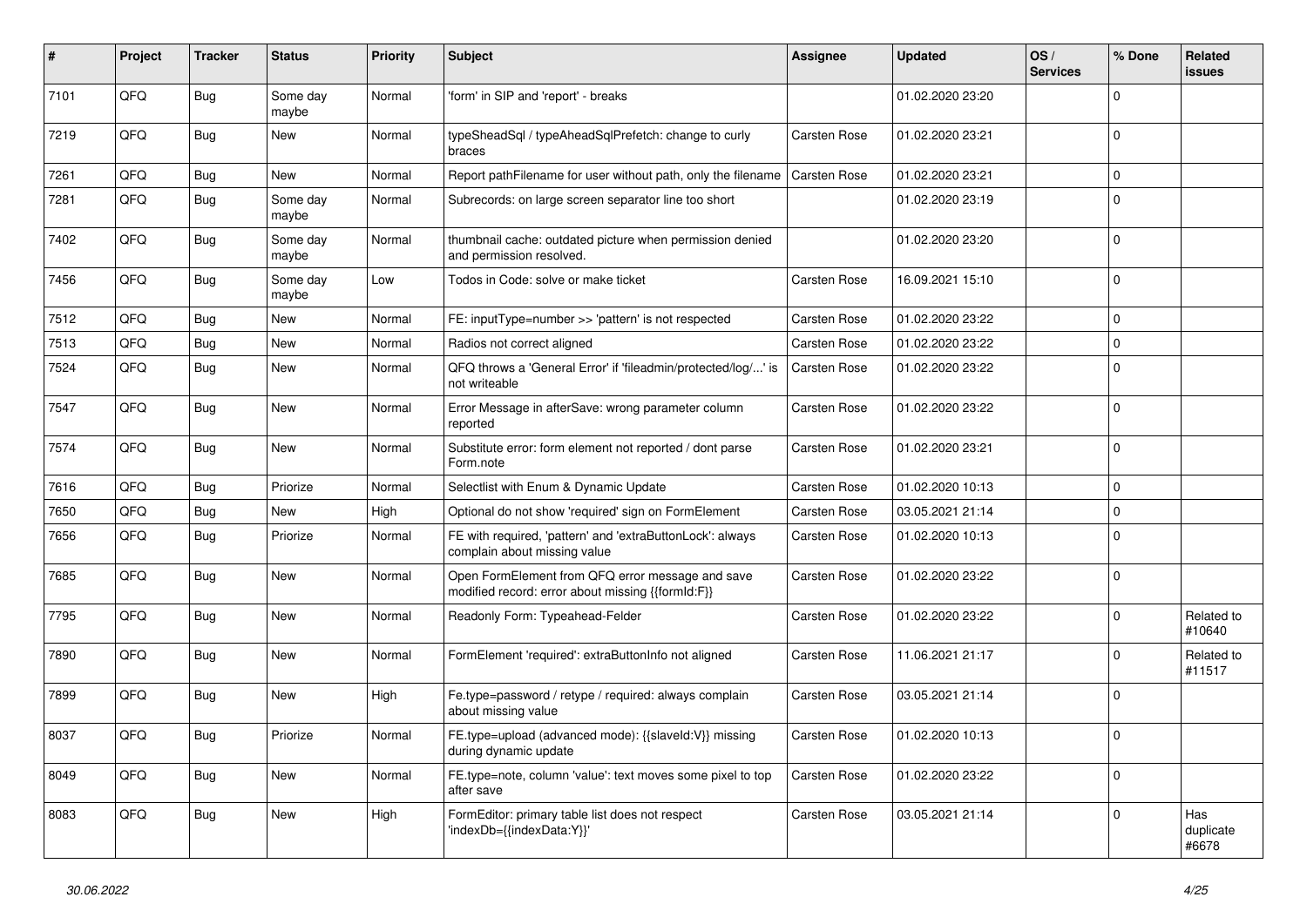| #    | Project | <b>Tracker</b> | <b>Status</b>     | <b>Priority</b> | Subject                                                                       | Assignee            | <b>Updated</b>   | OS/<br><b>Services</b> | % Done       | Related<br>issues                            |
|------|---------|----------------|-------------------|-----------------|-------------------------------------------------------------------------------|---------------------|------------------|------------------------|--------------|----------------------------------------------|
| 8106 | QFQ     | <b>Bug</b>     | Some day<br>maybe | Normal          | Dynamic Update: Feld kann nicht auf empty zurückgesetzt<br>werden             | Carsten Rose        | 11.12.2019 16:01 |                        | <sup>0</sup> |                                              |
| 8316 | QFQ     | <b>Bug</b>     | Feedback          | Normal          | Documentation/Behaviour for Nested Queries and<br>Record-Store confusing      | Nicola Chiapolini   | 20.11.2019 09:14 |                        | $\Omega$     |                                              |
| 8431 | QFQ     | Bug            | <b>New</b>        | High            | autocron.php with wrong path                                                  | Carsten Rose        | 03.05.2021 21:14 |                        | 0            |                                              |
| 8668 | QFQ     | <b>Bug</b>     | New               | High            | Pill disabled: dyamic mode 'hidden' not respected - FE is still<br>required   | Carsten Rose        | 03.05.2021 21:14 |                        | $\Omega$     |                                              |
| 8891 | QFQ     | Bug            | New               | High            | formSubmitLog: do not log passwords                                           | Enis Nuredini       | 25.03.2022 09:06 |                        | $\Omega$     |                                              |
| 9013 | QFQ     | <b>Bug</b>     | <b>New</b>        | Normal          | Error in Twig template not handled                                            | Carsten Rose        | 20.10.2021 13:43 |                        | $\Omega$     |                                              |
| 9020 | QFQ     | Bug            | Some day<br>maybe | Normal          | radio mit buttonClass und dynamicUpdate lassen sich nicht<br>kombinieren      |                     | 11.12.2019 16:01 |                        | $\Omega$     |                                              |
| 9024 | QFQ     | <b>Bug</b>     | Some day<br>maybe | Normal          | QFQ Einarbeitung                                                              |                     | 01.02.2020 15:56 |                        | $\Omega$     |                                              |
| 9077 | QFQ     | Bug            | New               | Normal          | typeAheadSql: report broken SQL                                               | Carsten Rose        | 29.06.2022 22:35 |                        | $\Omega$     | Related to<br>#4018                          |
| 9121 | QFQ     | Bug            | Priorize          | High            | sip links have r and __dbIndexData set                                        | Carsten Rose        | 12.06.2021 10:41 |                        | <sup>0</sup> |                                              |
| 9126 | QFQ     | <b>Bug</b>     | Some day<br>maybe | Normal          | hidden Form elements are present in page source                               |                     | 02.01.2021 18:41 |                        | $\Omega$     |                                              |
| 9127 | QFQ     | Bug            | <b>New</b>        | Normal          | Error Message: change 'roll over' color - text not readable                   | Carsten Rose        | 01.02.2020 23:22 |                        | $\Omega$     |                                              |
| 9173 | QFQ     | <b>Bug</b>     | Priorize          | Urgent          | Stale Record Lock: Firefox                                                    | <b>Carsten Rose</b> | 03.05.2021 21:14 |                        | $\Omega$     | Related to<br>#9789                          |
| 9177 | QFQ     | Bug            | <b>New</b>        | Normal          | Bug? QFQ tries to save an action FE, which has real<br>existing column name   | Carsten Rose        | 01.02.2020 23:22 |                        | $\Omega$     |                                              |
| 9275 | QFQ     | Bug            | New               | Normal          | autcron: t3 page, which takes to long to respond, is not<br>reported properly | Carsten Rose        | 01.02.2020 23:22 |                        | 100          |                                              |
| 9281 | QFQ     | <b>Bug</b>     | Some day<br>maybe | Normal          | Allow STRICT_TRANS_TABLES                                                     | Carsten Rose        | 02.01.2021 18:43 |                        | $\mathbf 0$  |                                              |
| 9317 | QFQ     | <b>Bug</b>     | <b>New</b>        | Normal          | FE.type=note: with dynamic show/hidden an empty label<br>causes trouble       | Carsten Rose        | 01.02.2020 23:22 |                        | $\Omega$     |                                              |
| 9347 | QFQ     | <b>Bug</b>     | <b>New</b>        | High            | FE.type=upload with dynamic show/hidden: required not<br>detected             | Carsten Rose        | 12.06.2021 10:40 |                        | $\Omega$     | Related to<br>#5305,<br>Related to<br>#12398 |
| 9531 | QFQ     | <b>Bug</b>     | <b>New</b>        | High            | FE File: Dynamic Update / modeSql / required detected<br>even it not set      | Carsten Rose        | 11.06.2021 20:32 |                        | $\mathbf 0$  | Related to<br>#12398                         |
| 9533 | QFQ     | Bug            | New               | Normal          | FE.type=upload: Check in 'beforeSave' if upload is given                      | Carsten Rose        | 01.02.2020 23:22 |                        | $\Omega$     | Related to<br>#11523                         |
| 9534 | QFQ     | <b>Bug</b>     | Priorize          | Urgent          | FE.type=upload: 'Unknown Mode: ID"                                            | Carsten Rose        | 03.05.2021 21:14 |                        | $\Omega$     | Related to<br>#9532                          |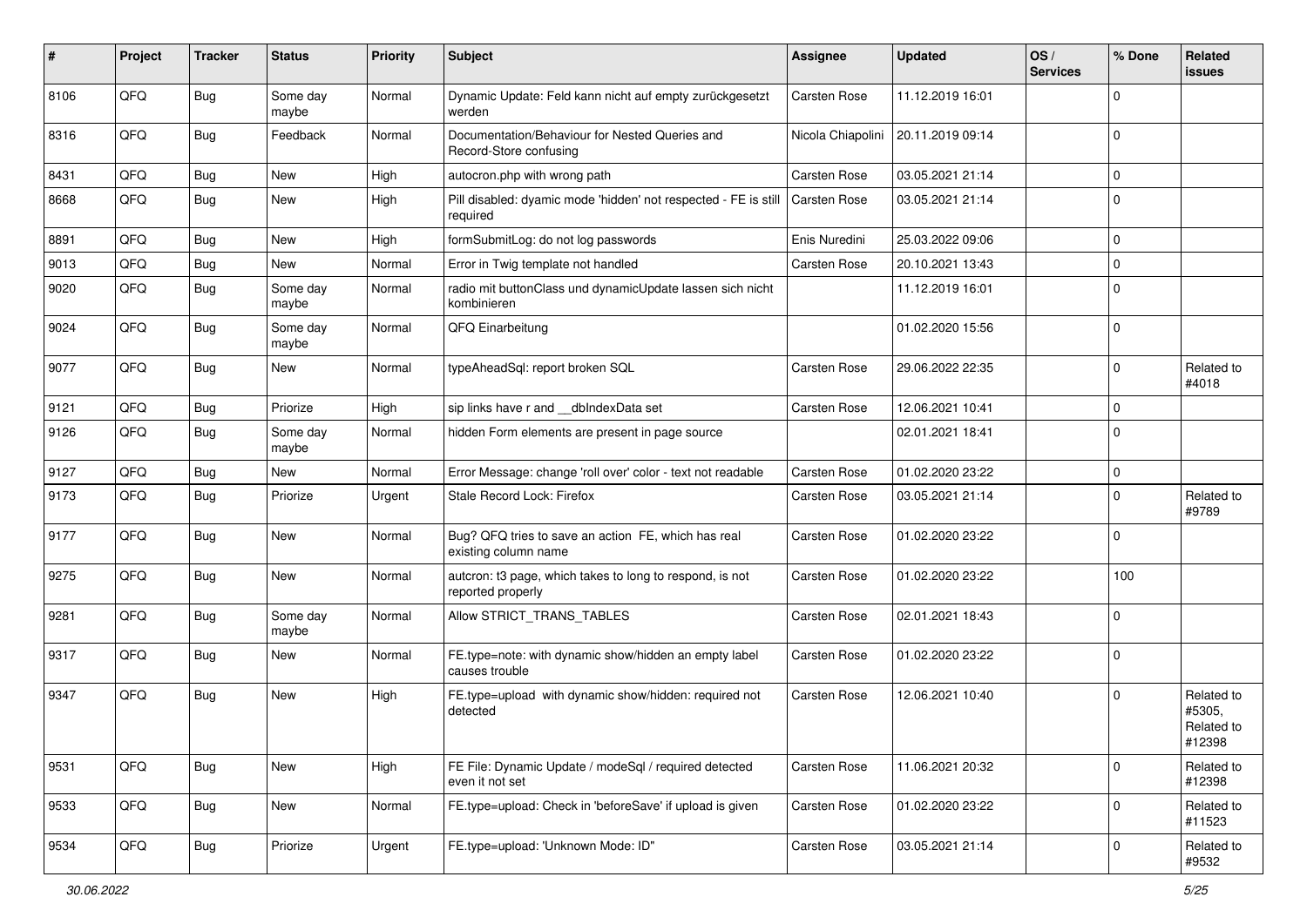| #     | Project | <b>Tracker</b> | <b>Status</b>     | <b>Priority</b> | <b>Subject</b>                                                                                           | <b>Assignee</b> | <b>Updated</b>   | OS/<br><b>Services</b> | % Done      | Related<br>issues                                                       |
|-------|---------|----------------|-------------------|-----------------|----------------------------------------------------------------------------------------------------------|-----------------|------------------|------------------------|-------------|-------------------------------------------------------------------------|
| 9535  | QFQ     | <b>Bug</b>     | Feedback          | Normal          | Report:  AS '_vertical' - column to wide - vertical >> rot45,<br>rot <sub>90</sub>                       | Benjamin Baer   | 01.02.2020 15:56 |                        | $\mathbf 0$ |                                                                         |
| 9669  | QFQ     | Bug            | Some day<br>maybe | Normal          | Checkbox / Template Group: radio/checkbox visible broken<br>after 'add'                                  | Carsten Rose    | 16.06.2021 13:47 |                        | $\pmb{0}$   | Related to<br>#8091                                                     |
| 9691  | QFQ     | <b>Bug</b>     | In Progress       | Normal          | Checkbox: dynamic update > readonly                                                                      | Carsten Rose    | 01.02.2020 23:22 |                        | 50          | Related to<br>#9834                                                     |
| 9773  | QFQ     | Bug            | <b>New</b>        | Normal          | form.parameter.formModeGlobal=requiredOff                                                                | Carsten Rose    | 01.02.2020 15:56 |                        | $\mathbf 0$ |                                                                         |
| 9783  | QFQ     | <b>Bug</b>     | <b>New</b>        | Normal          | Email with special characters                                                                            | Carsten Rose    | 01.02.2020 23:22 |                        | $\mathbf 0$ |                                                                         |
| 9789  | QFQ     | Bug            | In Progress       | High            | Record Lock: release to early on 'leave page'                                                            | Carsten Rose    | 10.01.2022 09:25 |                        | 100         | Related to<br>#10081,<br>Related to<br>#9173.<br>Related to<br>#8702    |
| 9834  | QFQ     | Bug            | Priorize          | Normal          | Input elements with tag 'disabled' are missing on<br>form-submit: server option 'processReadOnly' broken | Carsten Rose    | 07.12.2021 16:43 |                        | $\Omega$    | Related to<br>#9691.<br>Related to<br>#5305, Has<br>duplicate<br>#12331 |
| 9855  | QFQ     | <b>Bug</b>     | <b>New</b>        | Normal          | <b>Required Check</b>                                                                                    |                 | 01.02.2020 15:56 |                        | $\Omega$    |                                                                         |
| 9862  | QFQ     | Bug            | Priorize          | Normal          | Failed writing to sql mail qfq.log should throw an exception                                             | Carsten Rose    | 01.02.2020 10:13 |                        | $\mathbf 0$ |                                                                         |
| 9898  | QFQ     | <b>Bug</b>     | Feedback          | Normal          | Formular trotz Timeout gespeichert                                                                       | Benjamin Baer   | 01.02.2020 15:56 |                        | $\mathbf 0$ |                                                                         |
| 9947  | QFQ     | <b>Bug</b>     | Priorize          | Normal          | Unwanted error message if missing 'typeAheadSqlPrefetch'                                                 | Carsten Rose    | 01.02.2020 10:13 |                        | $\mathbf 0$ |                                                                         |
| 9958  | QFQ     | Bug            | Priorize          | Normal          | Broken subrecord query: no error message                                                                 | Carsten Rose    | 05.02.2021 15:15 |                        | $\mathbf 0$ |                                                                         |
| 9975  | QFQ     | <b>Bug</b>     | Priorize          | Normal          | Dropdown Menu: 'r:3' broken                                                                              | Carsten Rose    | 01.02.2020 10:13 |                        | $\mathbf 0$ |                                                                         |
| 10081 | QFQ     | <b>Bug</b>     | <b>New</b>        | High            | Stale record lock after 'forbidden' character                                                            | Carsten Rose    | 03.05.2021 21:12 |                        | $\mathbf 0$ | Related to<br>#10082,<br>Related to<br>#9789                            |
| 10082 | QFQ     | Bug            | New               | Normal          | FE.type=SELECT - 'sanatize' Class                                                                        | Carsten Rose    | 07.05.2020 09:36 |                        | $\mathbf 0$ | Related to<br>#10081                                                    |
| 10322 | QFQ     | <b>Bug</b>     | New               | Normal          | FormElement / Radio: missing column 'enum' >> FE not<br>reported                                         | Carsten Rose    | 07.05.2020 09:37 |                        | $\mathbf 0$ |                                                                         |
| 10324 | QFQ     | Bug            | New               | Normal          | Excel Export mit Template funktioniert nur, wenn Template<br>vor uid kommt                               |                 | 30.03.2020 11:20 |                        | $\mathbf 0$ | Related to<br>#10257                                                    |
| 10506 | QFQ     | Bug            | New               | High            | Template Group broken on MultiDB instance                                                                | Carsten Rose    | 03.05.2021 21:12 |                        | $\mathbf 0$ | Related to<br>#10505                                                    |
| 10508 | QFQ     | Bug            | New               | High            | Multi Form broken on Multi DB Instance                                                                   | Carsten Rose    | 03.05.2021 21:12 |                        | $\mathbf 0$ |                                                                         |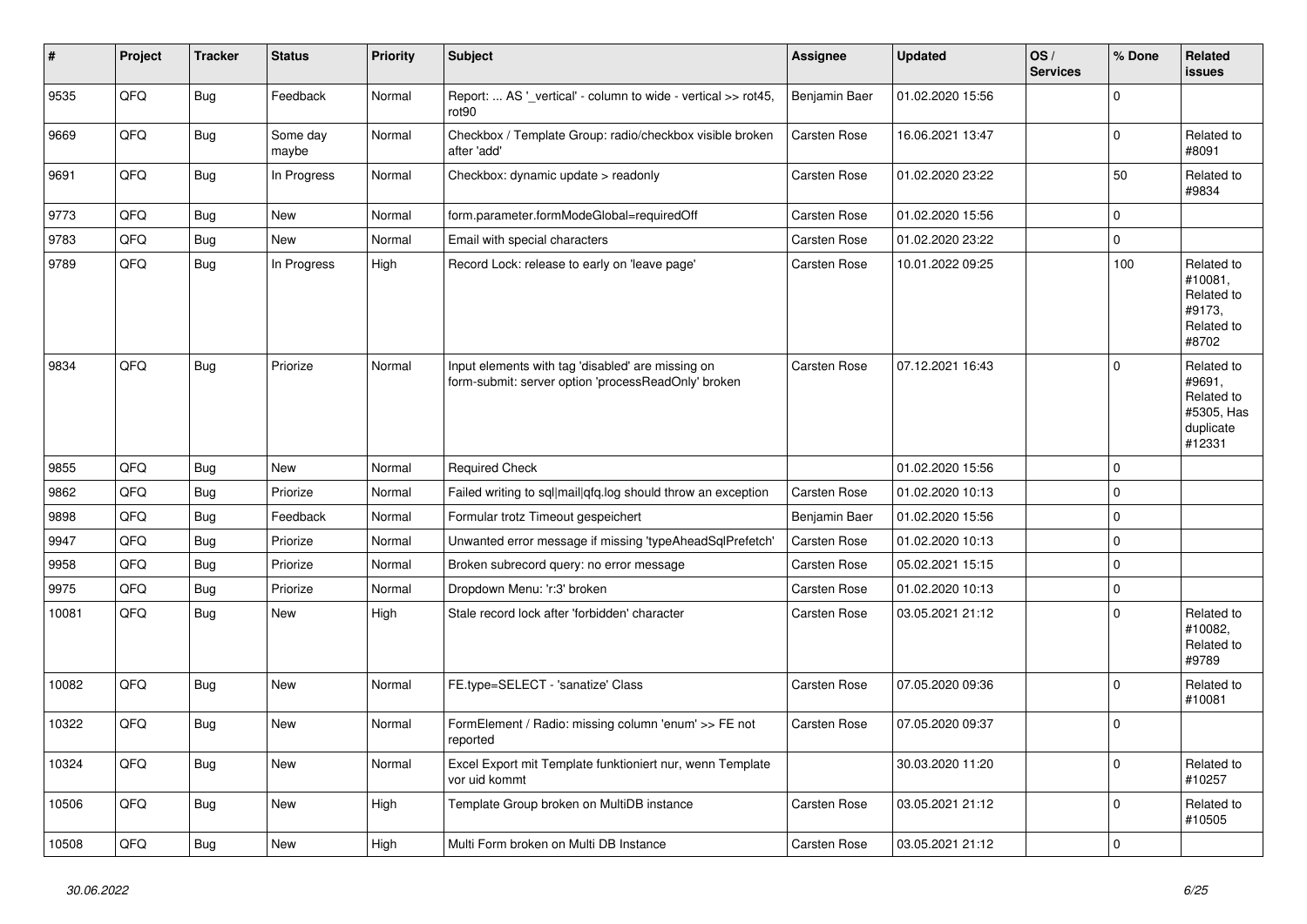| #     | Project | <b>Tracker</b> | <b>Status</b> | <b>Priority</b> | <b>Subject</b>                                                                      | <b>Assignee</b> | <b>Updated</b>   | OS/<br><b>Services</b> | % Done      | Related<br>issues                                                                                                              |
|-------|---------|----------------|---------------|-----------------|-------------------------------------------------------------------------------------|-----------------|------------------|------------------------|-------------|--------------------------------------------------------------------------------------------------------------------------------|
| 10588 | QFQ     | Bug            | New           | Normal          | typeahed Tag: Doku anpassen                                                         | Carsten Rose    | 12.11.2020 23:45 |                        | $\mathbf 0$ |                                                                                                                                |
| 10640 | QFQ     | Bug            | <b>New</b>    | High            | TypeAhead Tag: FE editierbar trotz readOnly                                         | Carsten Rose    | 03.05.2021 21:12 |                        | 0           | Related to<br>#7795                                                                                                            |
| 10658 | QFQ     | Bug            | New           | Normal          | processReadOnly broken                                                              | Carsten Rose    | 27.05.2020 17:55 |                        | $\mathbf 0$ |                                                                                                                                |
| 10661 | QFQ     | <b>Bug</b>     | In Progress   | Normal          | Typo3 Warnungen                                                                     | Carsten Rose    | 07.09.2021 13:23 |                        | 0           | Related to<br>#12440                                                                                                           |
| 10704 | QFQ     | <b>Bug</b>     | New           | Normal          | wkhtml problem rendering fullCalendar.js / fabric.js >><br>successor: puppeteer     | Carsten Rose    | 12.11.2020 23:45 |                        | $\mathbf 0$ | Related to<br>#5024,<br>Related to<br>#4650.<br>Related to<br>#10715                                                           |
| 10759 | QFQ     | <b>Bug</b>     | New           | Normal          | emptyMeansNull - Feld falsch aktualisiert                                           |                 | 12.11.2020 23:45 |                        | 0           |                                                                                                                                |
| 10766 | QFQ     | <b>Bug</b>     | New           | High            | Radiobutton / parameter.buttonClass=btn-default: dynamic<br>update                  |                 | 03.05.2021 21:12 |                        | $\mathbf 0$ | Related to<br>#11237                                                                                                           |
| 10890 | QFQ     | Bug            | New           | Normal          | AutoCron hangs                                                                      |                 | 20.07.2020 13:56 |                        | $\mathbf 0$ |                                                                                                                                |
| 10937 | QFQ     | Bug            | <b>New</b>    | Normal          | Fehler mit abhängigen Select- Feldern beim Positionieren                            | Carsten Rose    | 12.11.2020 23:45 |                        | $\mathbf 0$ |                                                                                                                                |
| 11057 | QFQ     | Bug            | New           | High            | Checkboxes ohne span.checkmark im Report werden<br>ausgeblendet                     | Benjamin Baer   | 03.05.2021 21:12 |                        | $\mathbf 0$ | Related to<br>#11039                                                                                                           |
| 11195 | QFQ     | <b>Bug</b>     | New           | Low             | Dynamic Update: Note not updated if new text is empty<br>(v20.4)                    |                 | 25.09.2020 11:14 |                        | $\mathbf 0$ |                                                                                                                                |
| 11237 | QFQ     | Bug            | New           | High            | Radiobutton / parameter.buttonClass= btn-default - kein dirty<br>Trigger            | Benjamin Baer   | 03.05.2021 21:12 |                        | $\mathbf 0$ | Related to<br>#10766                                                                                                           |
| 11239 | QFQ     | <b>Bug</b>     | New           | Normal          | Radiobutton (plain): horizontales Rendern abhängig vom<br>Datentyp in der Datenbank | Carsten Rose    | 30.09.2020 18:37 |                        | $\mathbf 0$ |                                                                                                                                |
| 11347 | QFQ     | Bug            | Feedback      | Normal          | If Bedingungen funktionieren nicht korrekt                                          | Christoph Fuchs | 21.03.2021 20:37 |                        | $\mathbf 0$ |                                                                                                                                |
| 11517 | QFQ     | <b>Bug</b>     | In Progress   | Normal          | extraButtonInfo Broken for multiple FormElements                                    | Carsten Rose    | 12.05.2022 13:12 |                        | $\mathbf 0$ | Related to<br>#7890,<br>Related to<br>#3811, Has<br>duplicate<br>#10905, Has<br>duplicate<br>#10553, Has<br>duplicate<br>#6779 |
| 11522 | QFQ     | <b>Bug</b>     | New           | Normal          | Aus/Einblenden von Reitern                                                          |                 | 13.11.2020 14:58 |                        | $\pmb{0}$   |                                                                                                                                |
| 11630 | QFQ     | <b>Bug</b>     | Feedback      | High            | Bitte check ob CALL() in 20.11.0 noch so funktioniert wie in<br>20.4.1              | Enis Nuredini   | 28.05.2022 13:45 |                        | $\mathbf 0$ | Related to<br>#11325                                                                                                           |
| 11667 | QFQ     | <b>Bug</b>     | New           | Normal          | MySQL mariadb-server-10.3: Incorrect datetime value                                 | Carsten Rose    | 03.05.2021 20:48 |                        | $\mathbf 0$ |                                                                                                                                |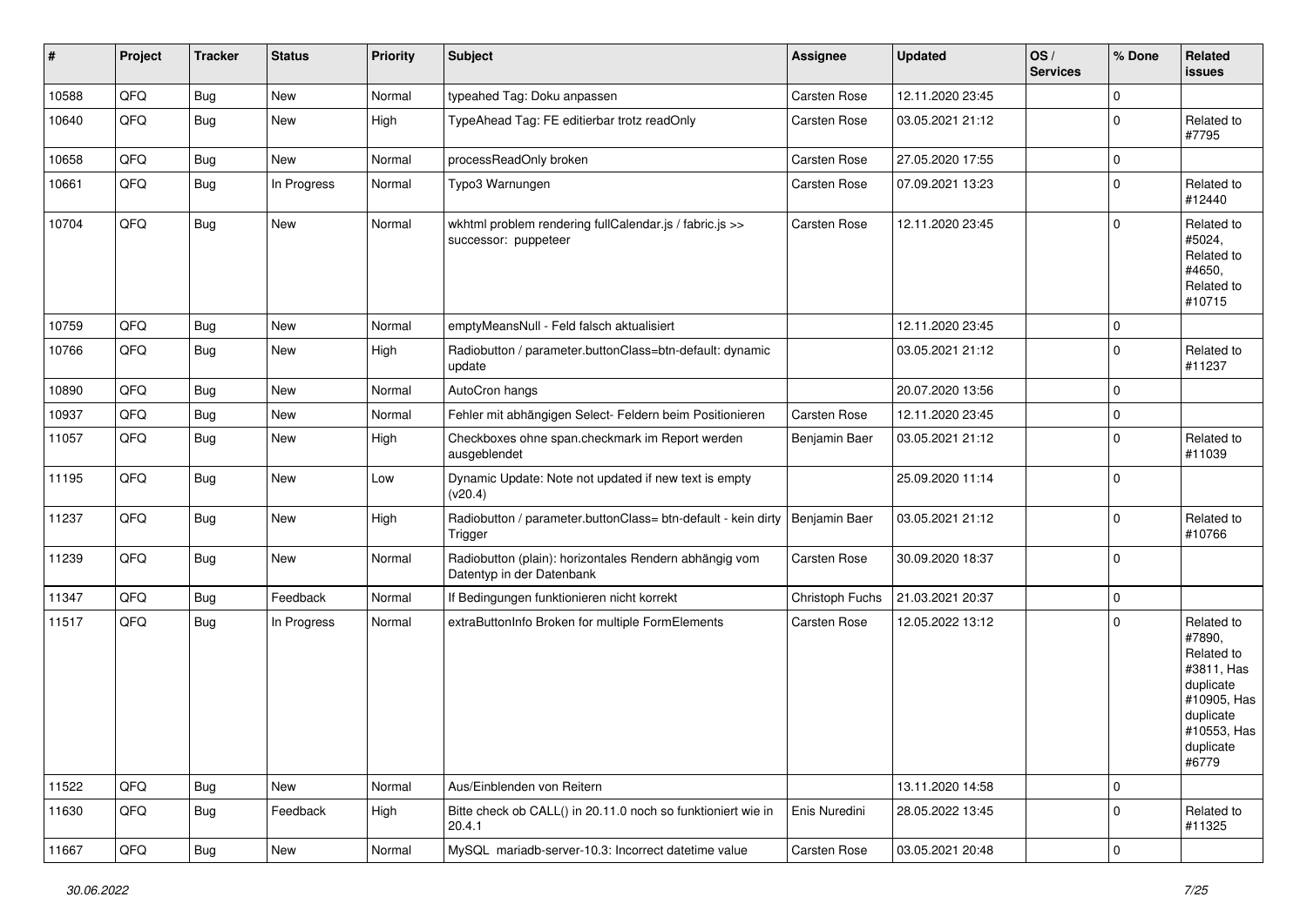| #     | Project | <b>Tracker</b> | <b>Status</b> | <b>Priority</b> | Subject                                                                                                                                             | Assignee            | <b>Updated</b>   | OS/<br><b>Services</b> | % Done      | Related<br>issues                             |
|-------|---------|----------------|---------------|-----------------|-----------------------------------------------------------------------------------------------------------------------------------------------------|---------------------|------------------|------------------------|-------------|-----------------------------------------------|
| 11668 | QFQ     | Bug            | <b>New</b>    | Normal          | Play function.sql - problem with mysql                                                                                                              | Carsten Rose        | 03.05.2021 20:48 |                        | $\Omega$    |                                               |
| 11695 | QFQ     | Bug            | <b>New</b>    | Normal          | MultiForm required FE Error                                                                                                                         | Carsten Rose        | 04.12.2020 13:34 |                        | $\Omega$    |                                               |
| 11715 | QFQ     | <b>Bug</b>     | New           | Normal          | acceptZeroAsRequired and requiredOffButMark do not<br>coincide                                                                                      |                     | 08.12.2020 12:13 |                        | $\Omega$    |                                               |
| 11752 | QFQ     | Bug            | <b>New</b>    | Normal          | checkbox renders multiple input elements with same name                                                                                             | Carsten Rose        | 17.12.2020 14:58 |                        | $\Omega$    | Related to<br>#11750                          |
| 12040 | QFQ     | Bug            | <b>New</b>    | Normal          | FE Mode 'hidden' für zwei FEs auf einer Zeile                                                                                                       | Carsten Rose        | 18.02.2021 10:13 |                        | $\Omega$    |                                               |
| 12045 | QFQ     | Bug            | New           | Normal          | templateGroup afterSave FE: Aufruf ohne<br>sqlHonorFormElements funktioniert nicht                                                                  | Carsten Rose        | 18.02.2021 16:33 |                        | $\Omega$    |                                               |
| 12066 | QFQ     | <b>Bug</b>     | <b>New</b>    | High            | enterAsSubmit: Forward wird nicht ausgeführt                                                                                                        | Enis Nuredini       | 29.05.2022 09:23 |                        | $\mathbf 0$ |                                               |
| 12133 | QFQ     | <b>Bug</b>     | <b>New</b>    | Normal          | NPM, phpSpreadSheet aktualisieren                                                                                                                   | Carsten Rose        | 15.03.2021 09:04 |                        | $\Omega$    |                                               |
| 12187 | QFQ     | <b>Bug</b>     | <b>New</b>    | Normal          | Trigger FormAsFile() via Report: probably problem with multi<br>DB setup                                                                            | <b>Carsten Rose</b> | 20.03.2021 21:20 |                        | $\Omega$    |                                               |
| 12325 | QFQ     | <b>Bug</b>     | Priorize      | Normal          | MultiDB form.dblndex not working for report syntax                                                                                                  | Carsten Rose        | 07.09.2021 13:37 |                        | $\Omega$    | Related to<br>#12145,<br>Related to<br>#12314 |
| 12327 | QFQ     | Bug            | <b>New</b>    | Normal          | Copy to clipboard: Glyphicon can not be changed                                                                                                     | Carsten Rose        | 27.12.2021 17:59 |                        | $\Omega$    |                                               |
| 12395 | QFQ     | Bug            | ToDo          | High            | QFQ Function: Result two times shown                                                                                                                | Carsten Rose        | 18.02.2022 08:59 |                        | $\Omega$    |                                               |
| 12463 | QFQ     | Bug            | ToDo          | High            | QFQ Function: 'function' and 'sql' on same level - output of<br>sal is shown two times.                                                             | Carsten Rose        | 15.12.2021 16:31 |                        | $\Omega$    |                                               |
| 12468 | QFQ     | Bug            | <b>New</b>    | Urgent          | Form: update Form.title after save                                                                                                                  | Carsten Rose        | 03.05.2021 21:12 |                        | $\Omega$    |                                               |
| 12508 | QFQ     | Bug            | In Progress   | High            | qfq Form: sendMail                                                                                                                                  | Karin Niffeler      | 19.03.2022 17:48 |                        | $\Omega$    |                                               |
| 12512 | QFQ     | Bug            | <b>New</b>    | Normal          | Some MySQL Installation can't use 'stored procedures'                                                                                               | Carsten Rose        | 19.03.2022 17:48 |                        | $\Omega$    |                                               |
| 12513 | QFQ     | <b>Bug</b>     | <b>New</b>    | High            | Implement server side check of maxlength                                                                                                            | Carsten Rose        | 07.12.2021 17:19 |                        | $\Omega$    |                                               |
| 12520 | QFQ     | Bug            | <b>New</b>    | Normal          | Switch FE User: still active even FE User session expired                                                                                           | Carsten Rose        | 19.03.2022 17:48 |                        | 0           |                                               |
| 12545 | QFQ     | Bug            | <b>New</b>    | Urgent          | sql.log not created / updated                                                                                                                       | Carsten Rose        | 14.12.2021 16:02 |                        | $\Omega$    |                                               |
| 12546 | QFQ     | Bug            | Feedback      | Normal          | Branch 'Development' - Unit Tests mit dirty workaround<br>angepasst                                                                                 | Carsten Rose        | 19.03.2022 17:48 |                        | $\Omega$    |                                               |
| 12581 | QFQ     | <b>Bug</b>     | New           | Normal          | Form.forward=close: Record 'new' in new browser tab ><br>save (& close) >> Form is not reloaded with new created<br>record id and stays in mode=new | <b>Carsten Rose</b> | 19.03.2022 17:48 |                        | $\Omega$    |                                               |
| 12670 | QFQ     | <b>Bug</b>     | New           | High            | Dropdown-Menu classes können nicht mehr angegeben<br>werden                                                                                         | Carsten Rose        | 07.12.2021 17:19 |                        | 0           |                                               |
| 12702 | QFQ     | <b>Bug</b>     | New           | High            | templateGroup: broken in multiDb Setup                                                                                                              | Carsten Rose        | 14.12.2021 16:02 |                        | 0           |                                               |
| 12714 | QFQ     | <b>Bug</b>     | <b>New</b>    | Normal          | Conversion of GIF to PDF broken when GIF contains Alpha.                                                                                            | Carsten Rose        | 19.03.2022 17:49 |                        | 0           |                                               |
| 12716 | QFQ     | <b>Bug</b>     | New           | Normal          | template group: Pattern only applied to first instance                                                                                              | Carsten Rose        | 19.03.2022 17:47 |                        | $\mathbf 0$ |                                               |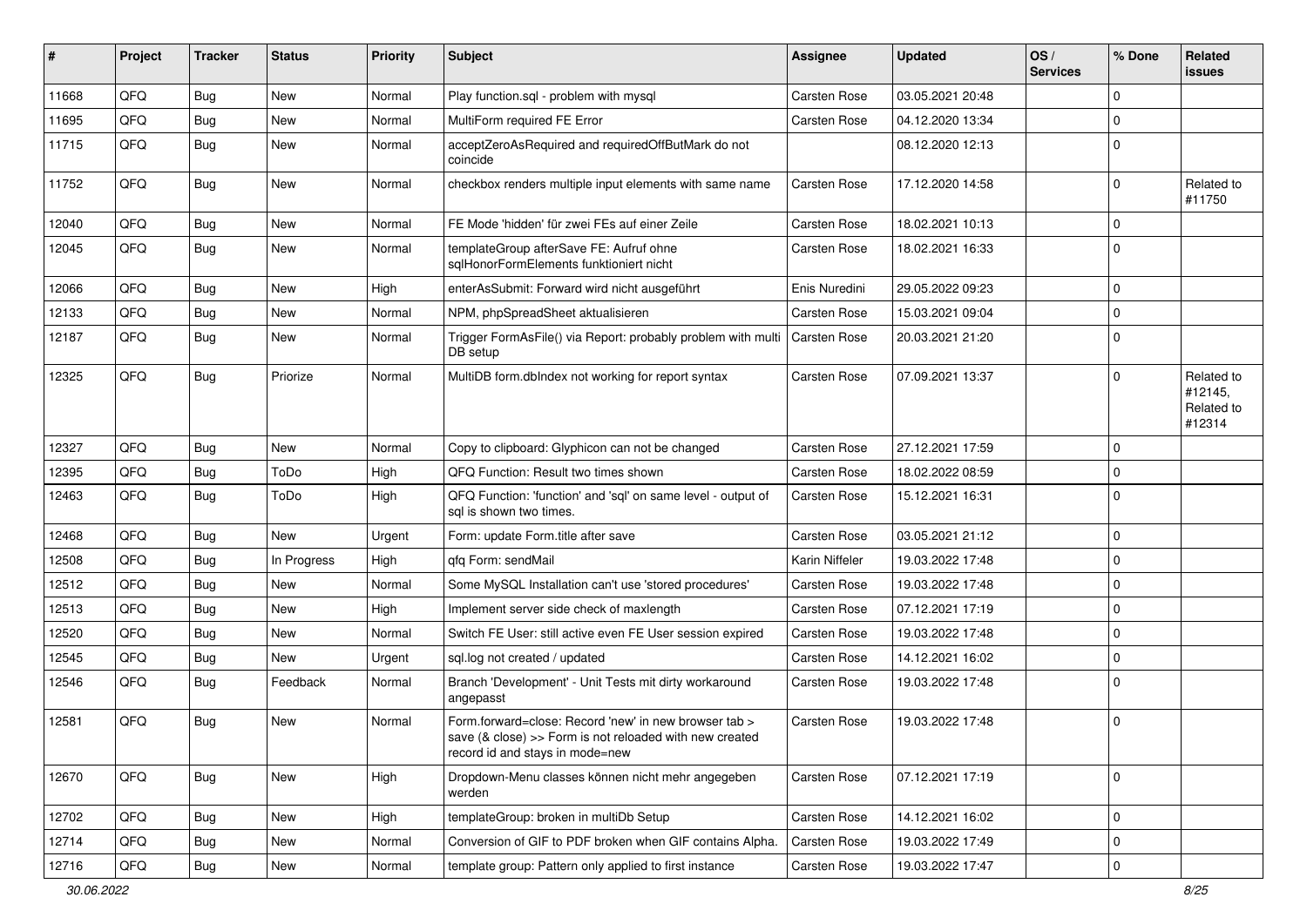| #     | Project | <b>Tracker</b> | <b>Status</b> | <b>Priority</b> | Subject                                                                                  | <b>Assignee</b>     | <b>Updated</b>   | OS/<br><b>Services</b> | % Done         | Related<br><b>issues</b>                         |
|-------|---------|----------------|---------------|-----------------|------------------------------------------------------------------------------------------|---------------------|------------------|------------------------|----------------|--------------------------------------------------|
| 12974 | QFQ     | Bug            | <b>New</b>    | High            | Sanitize Queries in Action-Elements                                                      | Carsten Rose        | 07.12.2021 17:19 |                        | $\mathbf 0$    |                                                  |
| 12989 | QFQ     | <b>Bug</b>     | <b>New</b>    | Normal          | empty string does not trigger dynamic update                                             | Enis Nuredini       | 28.05.2022 11:09 |                        | $\mathbf 0$    |                                                  |
| 13331 | QFQ     | <b>Bug</b>     | <b>New</b>    | Normal          | Multi Form: Clear Icon misplaced                                                         | Carsten Rose        | 19.03.2022 17:47 |                        | $\mathbf 0$    |                                                  |
| 13332 | QFQ     | Bug            | <b>New</b>    | Normal          | Multi Form: Required Felder werden visuell nicht markiert.                               | Carsten Rose        | 19.03.2022 17:47 |                        | $\mathbf 0$    |                                                  |
| 13451 | QFQ     | <b>Bug</b>     | <b>New</b>    | Normal          | Character Counter / Max Character: Problem in Safari                                     | Carsten Rose        | 15.04.2022 17:18 |                        | $\mathbf 0$    |                                                  |
| 13460 | QFQ     | <b>Bug</b>     | <b>New</b>    | Normal          | Doc: Password set/reset  password should not processed<br>with 'html encode'             | Carsten Rose        | 19.03.2022 17:46 |                        | $\Omega$       |                                                  |
| 13528 | QFQ     | <b>Bug</b>     | New           | Normal          | qfq.io > releases: es wird kein neues Release angelegt                                   | Benjamin Baer       | 19.03.2022 17:46 |                        | $\mathbf 0$    |                                                  |
| 13592 | QFQ     | <b>Bug</b>     | <b>New</b>    | Normal          | QFQ Build Queue: das vergeben von Tags klappt nicht. Es<br>werden keine Releases gebaut. | Carsten Rose        | 19.03.2022 17:45 |                        | 0              |                                                  |
| 13647 | QFQ     | <b>Bug</b>     | <b>New</b>    | Normal          | Autofocus funktioniert nicht auf Chrome                                                  | Benjamin Baer       | 19.03.2022 17:44 |                        | $\mathbf 0$    |                                                  |
| 13659 | QFQ     | Bug            | New           | Normal          | wrong sanitize class applied to R-store                                                  | Carsten Rose        | 15.01.2022 14:23 |                        | $\mathbf 0$    |                                                  |
| 13689 | QFQ     | <b>Bug</b>     | <b>New</b>    | Normal          | Enter auf Eingabefeld mit ungültigem Wert führt zu blurry<br>Seite                       | Enis Nuredini       | 28.05.2022 10:53 |                        | $\mathbf 0$    | Related to<br>#14245, Has<br>duplicate<br>#11891 |
| 13706 | QFQ     | <b>Bug</b>     | <b>New</b>    | Normal          | Wrong CheckType in FieldElement LastStatus of Form Cron                                  | Carsten Rose        | 21.01.2022 18:20 |                        | $\mathbf 0$    |                                                  |
| 13716 | QFQ     | <b>Bug</b>     | <b>New</b>    | High            | Firefox ask to store username/password                                                   | Enis Nuredini       | 30.05.2022 09:31 |                        | $\mathbf 0$    | Related to<br>#13827                             |
| 13767 | QFQ     | <b>Bug</b>     | Feedback      | Normal          | date/time-picker: required shows up/down button orange                                   | Enis Nuredini       | 16.05.2022 23:16 |                        | $\mathbf 0$    |                                                  |
| 13899 | QFQ     | <b>Bug</b>     | ToDo          | Normal          | Selenium: zum laufen bringen                                                             | Enis Nuredini       | 25.03.2022 10:24 |                        | $\mathbf 0$    |                                                  |
| 13943 | QFQ     | <b>Bug</b>     | Priorize      | Normal          | unable to find formgroup                                                                 | Enis Nuredini       | 28.05.2022 11:03 |                        | $\mathbf 0$    |                                                  |
| 14077 | QFQ     | Bug            | <b>New</b>    | Normal          | As _link: Attribute 'class' missing by r:1 and r:3 - but should<br>set                   | <b>Carsten Rose</b> | 28.05.2022 11:02 |                        | $\mathbf 0$    | Related to<br>#5342,<br>Related to<br>#4343      |
| 14091 | QFQ     | <b>Bug</b>     | <b>New</b>    | Normal          | inconsistent template path for twig                                                      | Carsten Rose        | 19.04.2022 18:36 |                        | $\mathbf 0$    |                                                  |
| 14175 | QFQ     | Bug            | In Progress   | Normal          | Opening a form with no QFQ Session cookie fails                                          | Carsten Rose        | 03.06.2022 10:40 |                        | $\overline{0}$ |                                                  |
| 14233 | QFQ     | <b>Bug</b>     | <b>New</b>    | Normal          | AS _link: question - HTML is not rendered                                                | Carsten Rose        | 28.05.2022 11:02 |                        | $\mathbf 0$    |                                                  |
| 14245 | QFQ     | <b>Bug</b>     | <b>New</b>    | Normal          | Form Save Btn bleibt disabled wenn Datumsfeld über<br>Datepicker geändert                | Enis Nuredini       | 27.05.2022 13:45 |                        | $\mathbf 0$    | Related to<br>#13689                             |
| 14283 | QFQ     | Bug            | Priorize      | Normal          | HEIC / HEIF convert doesn't trigger                                                      | Carsten Rose        | 19.06.2022 16:37 |                        | $\mathbf 0$    |                                                  |
| 14303 | QFQ     | <b>Bug</b>     | ToDo          | Normal          | datetime broken with picker                                                              | Enis Nuredini       | 17.06.2022 09:02 |                        | $\mathbf 0$    | Related to<br>#12630                             |
| 14304 | QFQ     | <b>Bug</b>     | New           | Normal          | table sorter view safer does not work                                                    | Carsten Rose        | 10.06.2022 11:49 |                        | $\mathbf 0$    |                                                  |
| 14305 | QFQ     | <b>Bug</b>     | New           | Normal          | Inline Report editing does not create history entries                                    | Carsten Rose        | 10.06.2022 11:55 |                        | $\mathbf 0$    |                                                  |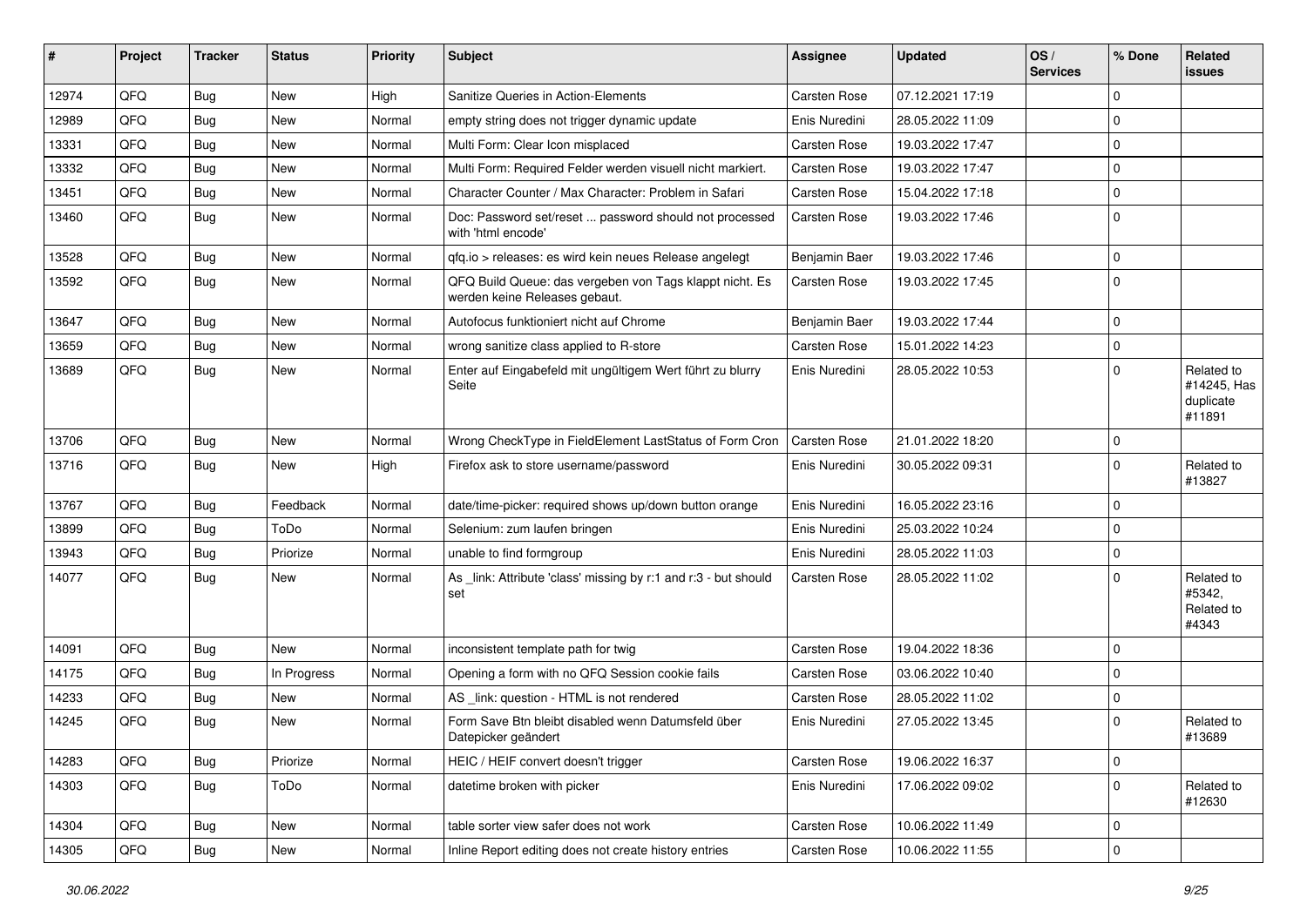| ∦     | Project | <b>Tracker</b> | <b>Status</b>     | <b>Priority</b> | <b>Subject</b>                                                                                                     | <b>Assignee</b> | <b>Updated</b>   | OS/<br><b>Services</b> | % Done      | Related<br><b>issues</b>                     |
|-------|---------|----------------|-------------------|-----------------|--------------------------------------------------------------------------------------------------------------------|-----------------|------------------|------------------------|-------------|----------------------------------------------|
| 14322 | QFQ     | <b>Bug</b>     | New               | Normal          | Form Load: by default no scroll (save & close should be<br>visible)                                                | Enis Nuredini   | 15.06.2022 14:12 |                        | $\mathbf 0$ | Related to<br>#14321,<br>Related to<br>#6232 |
| 14323 | QFQ     | <b>Bug</b>     | In Progress       | Normal          | Report: render=both single - no impact                                                                             | Carsten Rose    | 19.06.2022 18:31 |                        | $\mathbf 0$ |                                              |
| 14377 | QFQ     | <b>Bug</b>     | New               | Normal          | Documentation > General Tips: white page after migration                                                           | Enis Nuredini   | 19.06.2022 16:37 |                        | $\mathsf 0$ |                                              |
| 880   | QFQ     | Feature        | Some day<br>maybe | Urgent          | Security: PHP, SQL Injection, XSS                                                                                  |                 | 03.05.2021 21:14 |                        | $\mathbf 0$ | Related to<br>#14320                         |
| 955   | QFQ     | Feature        | Some day<br>maybe | Normal          | QF: Notizen vor/nach dem Form                                                                                      |                 | 01.02.2020 23:20 |                        | $\mathbf 0$ |                                              |
| 1234  | QFQ     | Feature        | Some day<br>maybe | Normal          | QF: Record numbering: Im Grid soll in Spalte 1 optional die<br>laufende Nummer der Records angezeigt werden.       |                 | 01.02.2020 23:20 |                        | $\mathbf 0$ |                                              |
| 1251  | QFQ     | Feature        | Some day<br>maybe | Normal          | QF: Combo                                                                                                          |                 | 11.12.2019 16:03 |                        | $\pmb{0}$   |                                              |
| 1253  | QFQ     | Feature        | Some day<br>maybe | Normal          | QF: Colorpicker                                                                                                    |                 | 11.12.2019 16:03 |                        | $\mathbf 0$ |                                              |
| 1510  | QFQ     | Feature        | Some day<br>maybe | Normal          | jquery von google laden, falls das nicht geht lokal                                                                |                 | 11.12.2019 16:03 |                        | $\mathbf 0$ |                                              |
| 1623  | QFQ     | Feature        | Some day<br>maybe | Normal          | RealURL                                                                                                            |                 | 11.12.2019 16:03 |                        | 30          |                                              |
| 1635  | QFQ     | Feature        | Some day<br>maybe | Normal          | QFQ Extension content record: weitere Optionen<br>einblenden.                                                      | Carsten Rose    | 11.12.2019 16:03 |                        | $\mathbf 0$ |                                              |
| 1946  | QFQ     | Feature        | Some day<br>maybe | Normal          | Kontrolle ob der ReadOnly Modus bei den<br>Formularelementen korrekt implementiert ist                             | Carsten Rose    | 11.12.2019 16:03 |                        | $\mathbf 0$ |                                              |
| 2084  | QFQ     | Feature        | Some day<br>maybe | Normal          | Mailto mit encryption: Subrecord                                                                                   | Carsten Rose    | 11.12.2019 16:03 |                        | $\mathbf 0$ | Related to<br>#2082                          |
| 2361  | QFQ     | Feature        | New               | Normal          | Logging wer/wann/wo welches Formular aufgerufen hat                                                                | Carsten Rose    | 11.12.2019 16:15 |                        | $\mathbf 0$ | Related to<br>#4432,<br>Related to<br>#7480  |
| 2950  | QFQ     | Feature        | Some day<br>maybe | Normal          | Inhalt QFQ Records als File                                                                                        |                 | 11.12.2019 16:03 |                        | $\mathbf 0$ |                                              |
| 2995  | QFQ     | Feature        | Some day<br>maybe | Normal          | Dropdown JQuery Plugin: 'chosen' - Moeglichkeit um Select<br>Listen mehr Funktion zu geben. Kein Bootstrap noetig. | Carsten Rose    | 11.12.2019 16:03 |                        | $\mathbf 0$ |                                              |
| 3216  | QFQ     | Feature        | Some day<br>maybe | Normal          | dynamic update für checkbox label2                                                                                 | Carsten Rose    | 11.12.2019 16:03 |                        | $\mathbf 0$ | Related to<br>#2081                          |
| 3267  | QFQ     | Feature        | Some day<br>maybe | Normal          | 2 Forms auf einer Seite: real + Read only                                                                          | Carsten Rose    | 11.12.2019 16:03 |                        | $\mathbf 0$ |                                              |
| 3273  | QFQ     | Feature        | Some day<br>maybe | Low             | Dirty Flag in Form                                                                                                 | Carsten Rose    | 11.12.2019 16:02 |                        | $\mathsf 0$ |                                              |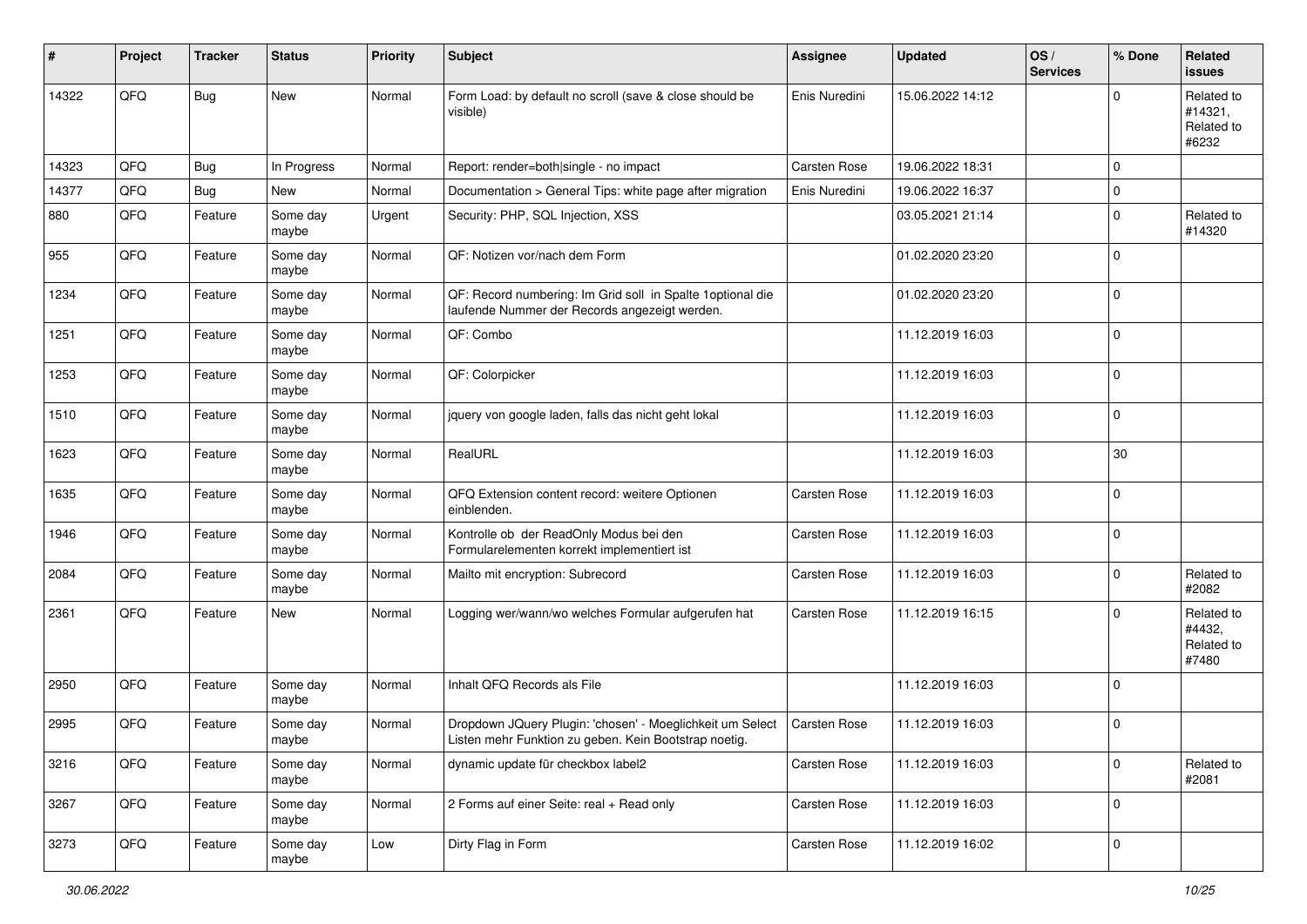| #    | Project | <b>Tracker</b> | <b>Status</b>     | <b>Priority</b> | <b>Subject</b>                                                                                                                               | <b>Assignee</b> | <b>Updated</b>   | OS/<br><b>Services</b> | % Done              | Related<br>issues                           |
|------|---------|----------------|-------------------|-----------------|----------------------------------------------------------------------------------------------------------------------------------------------|-----------------|------------------|------------------------|---------------------|---------------------------------------------|
| 3285 | QFQ     | Feature        | Some day<br>maybe | Normal          | Zeichenlimit pro Feld: textarea / editor                                                                                                     | Carsten Rose    | 11.12.2019 16:02 |                        | $\mathbf 0$         |                                             |
| 3291 | QFQ     | Feature        | Some day<br>maybe | Normal          | AutoCron websiteToken                                                                                                                        | Carsten Rose    | 11.12.2019 16:02 |                        | $\mathbf 0$         | Related to<br>#4250                         |
| 3331 | QFQ     | Feature        | Some day<br>maybe | Normal          | Default Tooltip fuer _page? Links: mit Form und Record ID                                                                                    | Carsten Rose    | 11.12.2019 16:02 |                        | $\mathbf 0$         |                                             |
| 3332 | QFQ     | Feature        | Some day<br>maybe | Normal          | Uploads: Thumbnails, Details zum hochgeladenen File                                                                                          | Carsten Rose    | 11.12.2019 16:02 |                        | $\mathbf 0$         | Related to<br>#3264,<br>Related to<br>#5333 |
| 3350 | QFQ     | Feature        | Some day<br>maybe | Normal          | FormEditor: Hilfetext hinter 'checktype'                                                                                                     | Carsten Rose    | 11.12.2019 16:02 |                        | $\mathbf 0$         |                                             |
| 3385 | QFQ     | Feature        | Some day<br>maybe | Normal          | templateGroup: insert/update/delete non primary records                                                                                      | Carsten Rose    | 11.12.2019 16:02 |                        | $\mathbf 0$         |                                             |
| 3402 | QFQ     | Feature        | Some day<br>maybe | Normal          | Syntax Highlighting via CodeMirror                                                                                                           | Carsten Rose    | 11.12.2019 16:02 |                        | 100                 | Related to<br>#3207                         |
| 3415 | QFQ     | Feature        | Some day<br>maybe | Normal          | FE Login Box Templatefile                                                                                                                    | Benjamin Baer   | 11.12.2019 16:02 |                        | $\mathbf 0$         |                                             |
| 3432 | QFQ     | Feature        | New               | Normal          | subrecord: dynamicUpdate                                                                                                                     | Carsten Rose    | 11.06.2020 21:10 |                        | $\mathbf 0$         | Related to<br>#5691                         |
| 3457 | QFQ     | Feature        | Some day<br>maybe | Normal          | LDAP: concat multi values to one single entry                                                                                                | Carsten Rose    | 11.12.2019 16:02 |                        | $\mathbf 0$         |                                             |
| 3458 | QFQ     | Feature        | Some day<br>maybe | Normal          | Display 'Edit Form Element'-Checkbox on form: should<br>depend on FE Group                                                                   | Carsten Rose    | 11.12.2019 16:02 |                        | $\mathbf 0$         | Related to<br>#3447                         |
| 3495 | QFQ     | Feature        | Some day<br>maybe | Normal          | Predifined Parameter werden nicht in '+' (add new record)<br>SIP gerendert.                                                                  |                 | 11.12.2019 16:02 |                        | $\mathbf 0$         |                                             |
| 3504 | QFQ     | Feature        | New               | Normal          | Logging: welche Action FEs werden wann wie ausgefuehrt                                                                                       | Carsten Rose    | 01.02.2020 23:21 |                        | $\mathbf 0$         | Related to<br>#5458,<br>Related to<br>#4092 |
| 3537 | QFQ     | Feature        | Some day<br>maybe | Low             | SHOW COLUMNS FROM tableName - Extend '{{!'<br>definition                                                                                     | Carsten Rose    | 11.12.2019 16:02 |                        | $\mathbf 0$         |                                             |
| 3567 | QFQ     | Feature        | Some day<br>maybe | Low             | 'Save', 'Close', 'New' als FormElement                                                                                                       |                 | 11.12.2019 16:02 |                        | $\mathbf 0$         |                                             |
| 3617 | QFG     | Feature        | Some day<br>maybe | Normal          | Load javascripts at bottom                                                                                                                   |                 | 11.12.2019 16:02 |                        | $\mathsf{O}\xspace$ |                                             |
| 3646 | QFQ     | Feature        | Some day<br>maybe | Normal          | Moeglichkeit HTML Tags in Reports auszugeben (zu<br>enkodieren: htmlspecialchars)                                                            |                 | 11.12.2019 16:02 |                        | $\mathbf 0$         | Related to<br>#14320                        |
| 3666 | QFG     | Feature        | Some day<br>maybe | Normal          | a) Performance Messung: mysql_real_escape_string() im<br>Vergleich zu str_replace(), b) doppeltes Aufrufen von<br>mysql_real_escape_string() | Carsten Rose    | 11.12.2019 16:02 |                        | $\mathbf 0$         |                                             |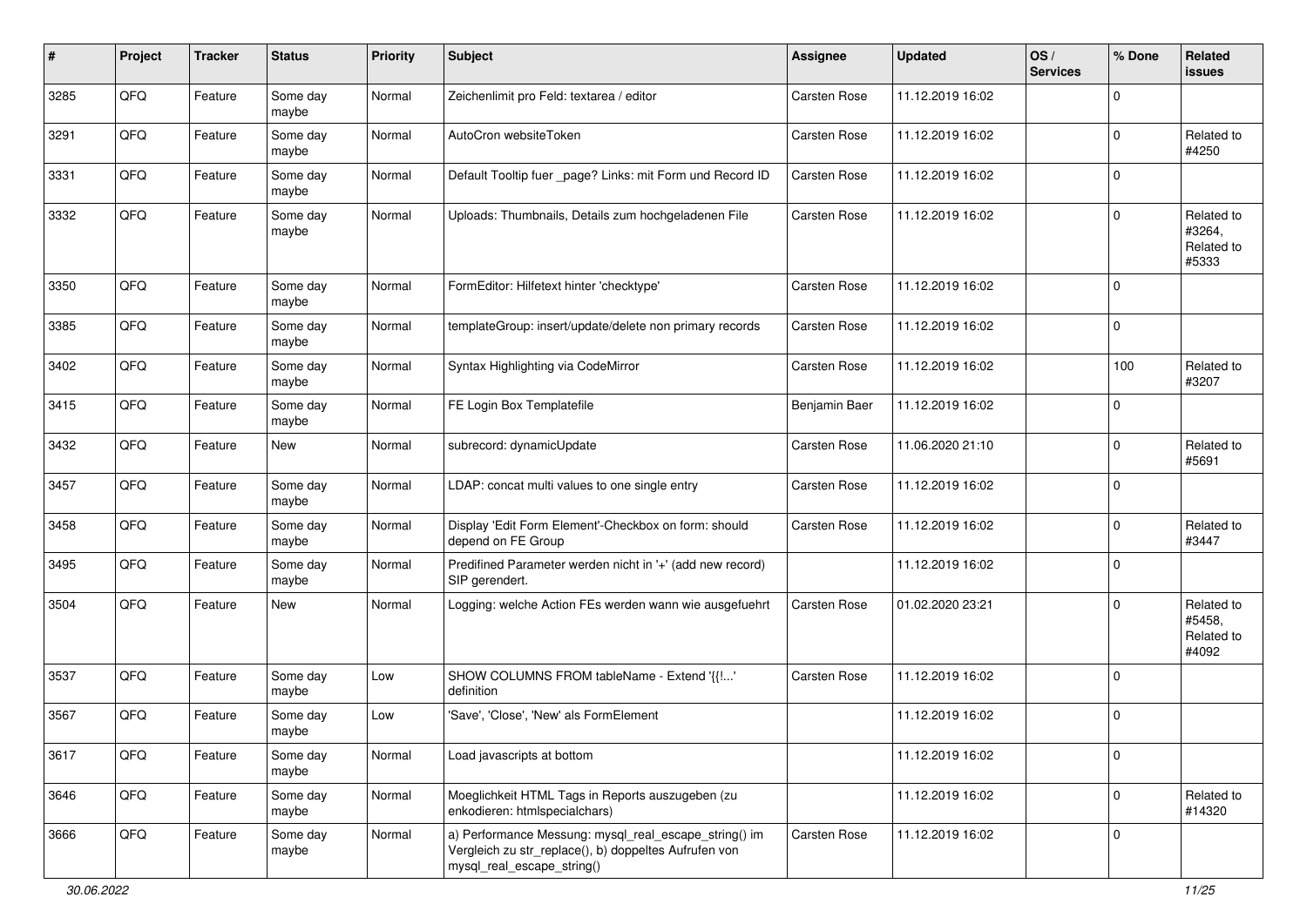| $\pmb{\#}$ | Project | <b>Tracker</b> | <b>Status</b>     | <b>Priority</b> | <b>Subject</b>                                                                                                                                           | <b>Assignee</b>     | <b>Updated</b>   | OS/<br><b>Services</b> | % Done      | Related<br>issues                           |
|------------|---------|----------------|-------------------|-----------------|----------------------------------------------------------------------------------------------------------------------------------------------------------|---------------------|------------------|------------------------|-------------|---------------------------------------------|
| 3677       | QFQ     | Feature        | Some day<br>maybe | Normal          | wkhtmltopdf: FE User access prohibited, if client IP changes<br>- \$TYPO3_CONF_VARS[FE][lockIP]                                                          | <b>Carsten Rose</b> | 11.12.2019 16:02 |                        | $\Omega$    |                                             |
| 3692       | QFQ     | Feature        | Some day<br>maybe | Normal          | QFQ Webseite                                                                                                                                             | Benjamin Baer       | 11.12.2019 16:02 |                        | $\Omega$    | Related to<br>#5033                         |
| 3708       | QFQ     | Feature        | Some day<br>maybe | Normal          | Form: input - 'specialchars', 'none'  gewisse tags<br>erlauben, andere verbieten                                                                         | Carsten Rose        | 11.12.2019 16:02 |                        | $\Omega$    | Related to<br>#14320                        |
| 3727       | QFQ     | Feature        | New               | High            | Security: Session Hijacking erschweren                                                                                                                   | Carsten Rose        | 03.05.2021 21:14 |                        | $\mathbf 0$ |                                             |
| 3848       | QFQ     | Feature        | Some day<br>maybe | High            | Antivirus check fuer Upload files in qfq?                                                                                                                | Carsten Rose        | 03.05.2021 21:14 |                        | $\Omega$    | Related to<br>#4131                         |
| 3864       | QFQ     | Feature        | New               | Normal          | Encrypt / decrypt field                                                                                                                                  | Carsten Rose        | 08.03.2021 18:08 |                        | $\mathbf 0$ |                                             |
| 3867       | QFQ     | Feature        | Priorize          | Normal          | Readonly Formular: Template Groups add/delete<br>ausbeldnen                                                                                              | Carsten Rose        | 05.05.2021 22:12 |                        | $\Omega$    |                                             |
| 3877       | QFQ     | Feature        | Some day<br>maybe | Normal          | FormEditor: die Felder die aktuell nicht gebraucht werden<br>nur auf readonly/disabled setzen (nicht ausblenden > das<br>irritiert.                      | Carsten Rose        | 11.12.2019 16:03 |                        | $\Omega$    |                                             |
| 3878       | QFQ     | Feature        | Some day<br>maybe | Normal          | Form 'FormElement': Spalte 'name' typeAhead mit<br>Spaltennamen der Primarytable.                                                                        |                     | 11.12.2019 16:03 |                        | $\Omega$    |                                             |
| 3879       | QFQ     | Feature        | Some day<br>maybe | Normal          | Form 'FormElement': Beim Feld 'name' rechts in der Notiz<br>einen Link einblenden - a) aktuelle Definition anzeigen, b)<br>Spalte in der Tabelle anlegen |                     | 11.12.2019 16:03 |                        | $\Omega$    |                                             |
| 3880       | QFQ     | Feature        | Some day<br>maybe | Normal          | Form 'Form': anlegen einer Tabelle                                                                                                                       |                     | 14.01.2021 10:12 |                        | l O         |                                             |
| 3900       | QFQ     | Feature        | Some day<br>maybe | Normal          | Extend documentation of 'Copy / Paste'                                                                                                                   | Carsten Rose        | 11.12.2019 16:03 |                        | $\Omega$    | Related to<br>#3899                         |
| 3905       | QFQ     | Feature        | Some day<br>maybe | Normal          | Documentation: Best Practice anhand eines Online<br>Bewerbungstools                                                                                      | Carsten Rose        | 11.12.2019 16:03 |                        | $\Omega$    |                                             |
| 3941       | QFQ     | Feature        | Some day<br>maybe | Normal          | sqlAfter: es sollten mehrere moeglich sein                                                                                                               | Carsten Rose        | 11.12.2019 16:03 |                        | $\Omega$    | Related to<br>#3942                         |
| 3942       | QFQ     | Feature        | Some day<br>maybe | Normal          | Action Elemente: neu generierte IDs via FE weitergeben                                                                                                   | Carsten Rose        | 11.12.2019 16:03 |                        | $\Omega$    | Related to<br>#3941                         |
| 3947       | QFQ     | Feature        | Some day<br>maybe | Normal          | Attack detectect: logout current user                                                                                                                    | Carsten Rose        | 11.12.2019 16:03 |                        | $\Omega$    | Related to<br>#5458,<br>Related to<br>#6299 |
| 3967       | QFQ     | Feature        | Some day<br>maybe | High            | Report: Checkbox, Radio, Dropdown, Input welches ohne<br>Submit funktioniert - 'Inline-Form'                                                             | Carsten Rose        | 03.05.2021 21:14 |                        | l 0         |                                             |
| 3990       | QFQ     | Feature        | Some day<br>maybe | High            | custom class definition: add space automatically                                                                                                         | Carsten Rose        | 03.05.2021 21:14 |                        | l 0         |                                             |
| 3991       | QFQ     | Feature        | Some day<br>maybe | Normal          | report: Columnname ' skipWrap' skips 'fbeg', 'fend'                                                                                                      | Carsten Rose        | 11.12.2019 16:03 |                        | $\mathbf 0$ |                                             |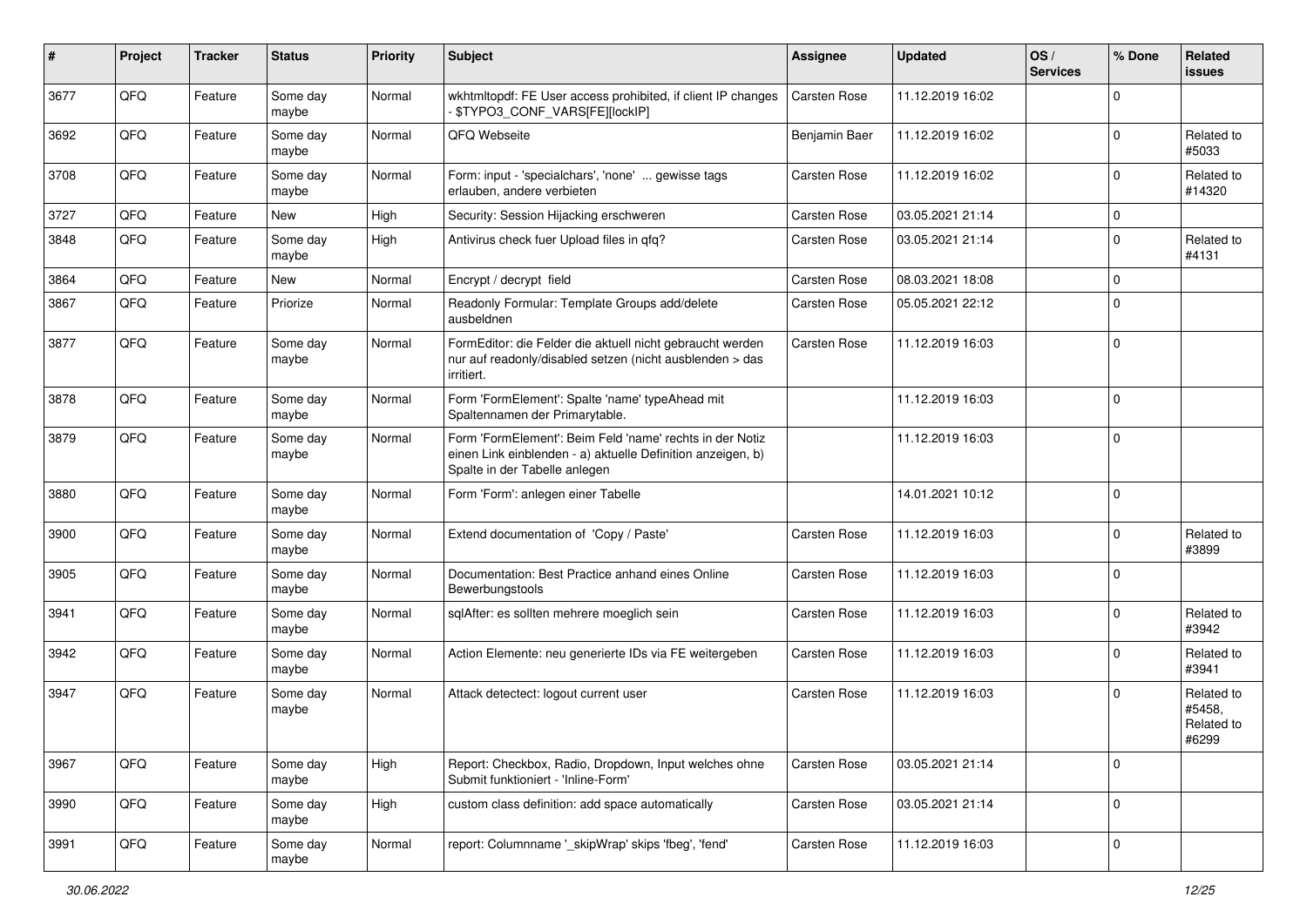| $\sharp$ | Project | <b>Tracker</b> | <b>Status</b>     | <b>Priority</b> | <b>Subject</b>                                                                                                          | <b>Assignee</b> | <b>Updated</b>   | OS/<br><b>Services</b> | % Done      | Related<br><b>issues</b>                    |
|----------|---------|----------------|-------------------|-----------------|-------------------------------------------------------------------------------------------------------------------------|-----------------|------------------|------------------------|-------------|---------------------------------------------|
| 4018     | QFQ     | Feature        | New               | Normal          | typeahead: long query parameter / answer triggers 'Attack<br>detected' and purges current SIP storage.                  | Carsten Rose    | 29.06.2022 22:46 |                        | $\mathbf 0$ | Related to<br>#9077                         |
| 4023     | QFQ     | Feature        | New               | Normal          | prepared statements - FE action: salveld, sqlInsert,<br>sqlUpdate, sqlDelete, sqlBefore, sqlAfter                       | Carsten Rose    | 11.12.2019 16:15 |                        | $\mathbf 0$ |                                             |
| 4026     | QFQ     | Feature        | Some day<br>maybe | Normal          | sqlLog.sql: log number of FE.id                                                                                         | Carsten Rose    | 11.12.2019 16:03 |                        | $\mathbf 0$ | Related to<br>#5458                         |
| 4027     | QFQ     | Feature        | Some day<br>maybe | Normal          | Missing: orange 'check' / 'bullet'                                                                                      |                 | 11.12.2019 16:03 |                        | $\mathbf 0$ |                                             |
| 4050     | QFQ     | Feature        | New               | Normal          | sql.log: 1) FormElement ID which causes a specific action,<br>2) Result in the same row.                                | Carsten Rose    | 15.04.2020 11:35 |                        | $\mathbf 0$ | Related to<br>#5458                         |
| 4082     | QFQ     | Feature        | New               | Normal          | Dynamic Update: modeSql - useful default                                                                                | Carsten Rose    | 01.02.2020 23:22 |                        | $\mathsf 0$ |                                             |
| 4194     | QFQ     | Feature        | In Progress       | Normal          | Bootstrap 4 ist jetzt offiziel                                                                                          |                 | 03.05.2021 20:47 |                        | $\mathbf 0$ | Related to<br>#10114                        |
| 4197     | QFQ     | Feature        | Some day<br>maybe | Normal          | Unit Test fuer JSON Stream von QuickFormQuery.php ><br>doForm()                                                         | Carsten Rose    | 11.12.2019 16:03 |                        | $\mathbf 0$ |                                             |
| 4250     | QFQ     | Feature        | New               | Normal          | AutoCron in QFQ via PHP                                                                                                 | Carsten Rose    | 01.02.2020 23:21 |                        | $\mathbf 0$ | Related to<br>#3292,<br>Related to<br>#3291 |
| 4258     | QFQ     | Feature        | Some day<br>maybe | High            | System Defaults: Forms                                                                                                  | Carsten Rose    | 03.05.2021 21:14 |                        | $\mathbf 0$ |                                             |
| 4259     | QFQ     | Feature        | Some day<br>maybe | Normal          | Instant trigger a cron job                                                                                              | Carsten Rose    | 11.12.2019 16:03 |                        | $\mathbf 0$ |                                             |
| 4330     | QFQ     | Feature        | Some day<br>maybe | Normal          | Error Message: report missing {{ / }} in sqlUpdate, sqlInsert,<br>sqlDelete, sqlAfter, sqlBefore in FE action elements. | Carsten Rose    | 01.02.2020 23:20 |                        | $\mathbf 0$ |                                             |
| 4343     | QFQ     | Feature        | Some day<br>maybe | Normal          | Link: Classifier to add 'attributes'                                                                                    | Carsten Rose    | 01.02.2020 23:20 |                        | 0           | Related to<br>#14077                        |
| 4349     | QFQ     | Feature        | Some day<br>maybe | Normal          | link download: downloaded external URL to<br>deliver/concatenate - check mimetipe and handle it correctly               | Carsten Rose    | 11.12.2019 16:02 |                        | $\mathbf 0$ |                                             |
| 4365     | QFQ     | Feature        | Some day<br>maybe | Normal          | Multi Language: new way of config                                                                                       | Carsten Rose    | 01.02.2020 23:20 |                        | $\mathbf 0$ |                                             |
| 4413     | QFQ     | Feature        | New               | Normal          | fieldset: show/hidden, modeSql, dynamicUpdate                                                                           | Carsten Rose    | 09.02.2022 15:19 |                        | $\mathbf 0$ |                                             |
| 4420     | QFQ     | Feature        | Some day<br>maybe | Normal          | Client: Local Storage - store the changes of a form, local in<br>the browser.                                           | Benjamin Baer   | 11.12.2019 16:02 |                        | $\Omega$    |                                             |
| 4433     | QFQ     | Feature        | Some day<br>maybe | Normal          | Log when SIP will be destroyed by QFQ for any (security)<br>reason                                                      |                 | 01.02.2020 23:20 |                        | $\mathbf 0$ | Related to<br>#4432,<br>Related to<br>#5458 |
| 4435     | QFQ     | Feature        | Some day<br>maybe | Normal          | Report: striptags - specify allowed tags                                                                                |                 | 01.02.2020 23:20 |                        | $\mathbf 0$ |                                             |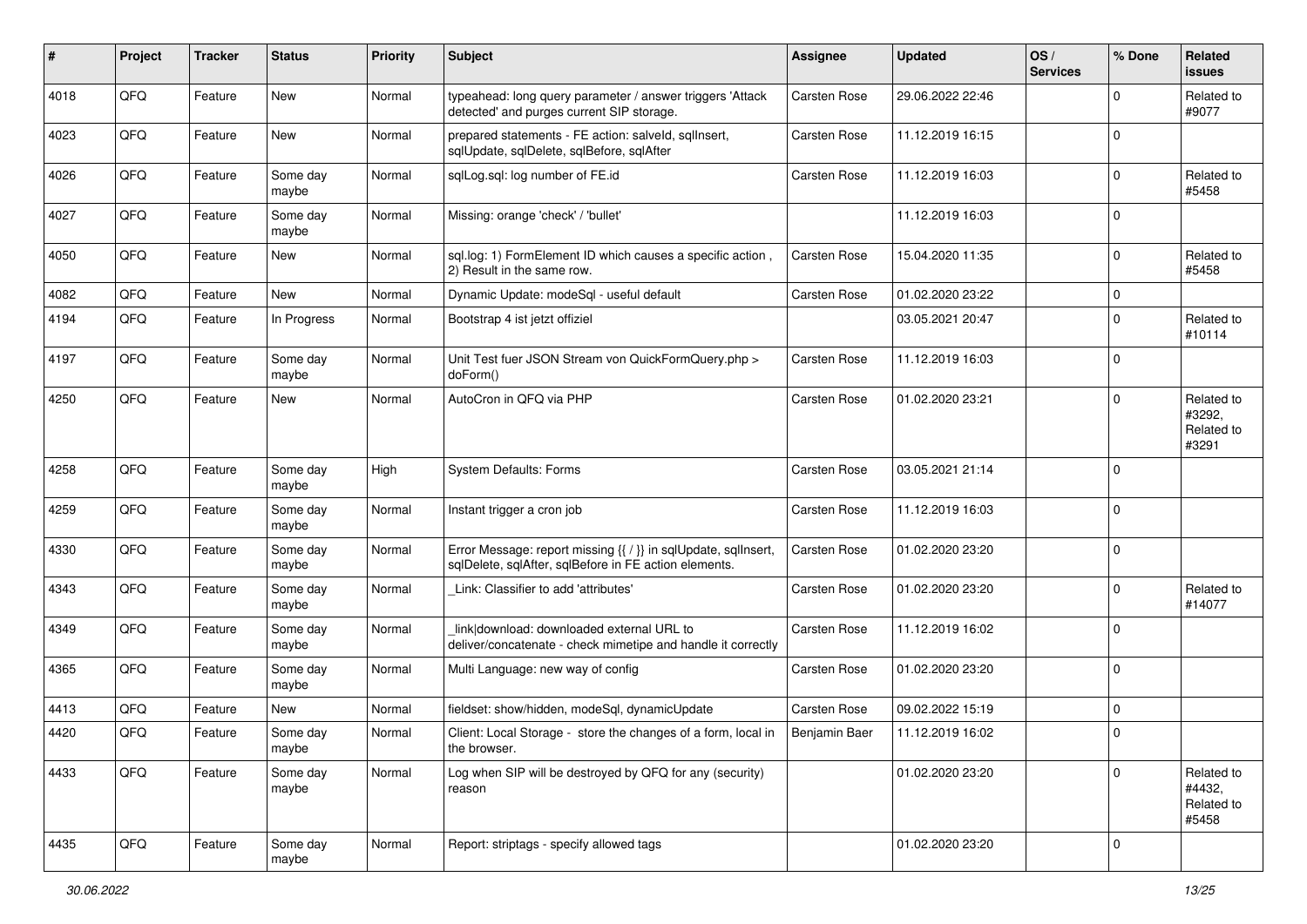| #    | <b>Project</b> | <b>Tracker</b> | <b>Status</b>     | <b>Priority</b> | <b>Subject</b>                                                                                                                                                | Assignee            | <b>Updated</b>   | OS/<br><b>Services</b> | % Done      | Related<br>issues                           |
|------|----------------|----------------|-------------------|-----------------|---------------------------------------------------------------------------------------------------------------------------------------------------------------|---------------------|------------------|------------------------|-------------|---------------------------------------------|
| 4439 | QFQ            | Feature        | Some day<br>maybe | Normal          | Log: report all actions fired by an FE Element, incl. the<br>original directive (slaveld, sqllnsert, )                                                        |                     | 01.02.2020 23:20 |                        | $\Omega$    | Related to<br>#4432,<br>Related to<br>#5458 |
| 4440 | QFQ            | Feature        | Some day<br>maybe | Normal          | Manual.rst: explain how to. expand PHP Session to 4h                                                                                                          |                     | 11.12.2019 16:02 |                        | $\Omega$    |                                             |
| 4442 | QFQ            | Feature        | Some day<br>maybe | Normal          | Special Column Name: link - new symbol G (Glyph) to<br>choose any available symbol                                                                            |                     | 11.12.2019 16:02 |                        | $\Omega$    |                                             |
| 4443 | QFQ            | Feature        | Some day<br>maybe | Normal          | Form: multiple secondary tables                                                                                                                               |                     | 01.02.2020 23:20 |                        | $\Omega$    |                                             |
| 4444 | QFQ            | Feature        | Some day<br>maybe | Normal          | FE.type=upload: detect mime type                                                                                                                              |                     | 11.12.2019 16:02 |                        | $\Omega$    | Related to<br>#4303                         |
| 4445 | QFQ            | Feature        | Some day<br>maybe | Normal          | template group: Option to simulate fieldset                                                                                                                   |                     | 28.06.2021 14:11 |                        | $\Omega$    |                                             |
| 4446 | QFQ            | Feature        | Some day<br>maybe | Normal          | New FE get same feldContainerId as last modifed FE                                                                                                            |                     | 01.02.2020 23:20 |                        | $\Omega$    |                                             |
| 4536 | QFQ            | Feature        | Some day<br>maybe | Normal          | FE upload: problem with delete if mutliple uploads an<br>FE.name="                                                                                            |                     | 01.02.2020 23:20 |                        | $\Omega$    |                                             |
| 4551 | QFQ            | Feature        | Some day<br>maybe | Normal          | Set 'pills' via dynamicUpdate to show/hide/disabled                                                                                                           |                     | 01.02.2020 23:20 |                        | $\mathbf 0$ | Related to<br>#3752                         |
| 4606 | QFQ            | Feature        | Some day<br>maybe | Normal          | link: qualifier to render bootstrap button                                                                                                                    | <b>Carsten Rose</b> | 01.02.2020 23:19 |                        | $\Omega$    |                                             |
| 4626 | QFQ            | Feature        | Some day<br>maybe | Normal          | Mobile View: 'classBody=qfq-form-right' makes no sense                                                                                                        |                     | 01.02.2020 23:20 |                        | $\Omega$    |                                             |
| 4627 | QFQ            | Feature        | Some day<br>maybe | Normal          | dbupdate: all tables - check 'create', 'modified' if it is possible<br>to change to default 'CURRENT_TIMESTAMP' and modified<br>'ON UPDATE CURRENT_TIMESTAMP' |                     | 01.02.2020 23:20 |                        | $\Omega$    |                                             |
| 4640 | QFQ            | Feature        | Some day<br>maybe | Normal          | Rename System Forms                                                                                                                                           |                     | 01.02.2020 23:20 |                        | $\pmb{0}$   |                                             |
| 4650 | QFQ            | Feature        | Some day<br>maybe | Normal          | Convert html to doc/rtf                                                                                                                                       | Carsten Rose        | 01.02.2020 23:20 |                        | $\Omega$    | Related to<br>#10704                        |
| 4652 | QFQ            | Feature        | Some day<br>maybe | Normal          | UZH CD: Weiterleitung auf benutzerdefinierte 403/404 Seite                                                                                                    | Carsten Rose        | 01.02.2020 23:20 |                        | $\Omega$    |                                             |
| 4719 | QFQ            | Feature        | Some day<br>maybe | Normal          | Custom Message in Client in case of 'Browser tab close,<br>modification will be lost'                                                                         |                     | 01.02.2020 23:20 |                        | $\Omega$    |                                             |
| 4757 | QFQ            | Feature        | Some day<br>maybe | Normal          | Test subrecord: download links ok? Links ok?                                                                                                                  | <b>Carsten Rose</b> | 01.02.2020 23:20 |                        | $\Omega$    |                                             |
| 4816 | QFQ            | Feature        | Some day<br>maybe | Normal          | Templates for QFQ Reports (Tables, Radios, )                                                                                                                  |                     | 01.02.2020 23:20 |                        | $\Omega$    |                                             |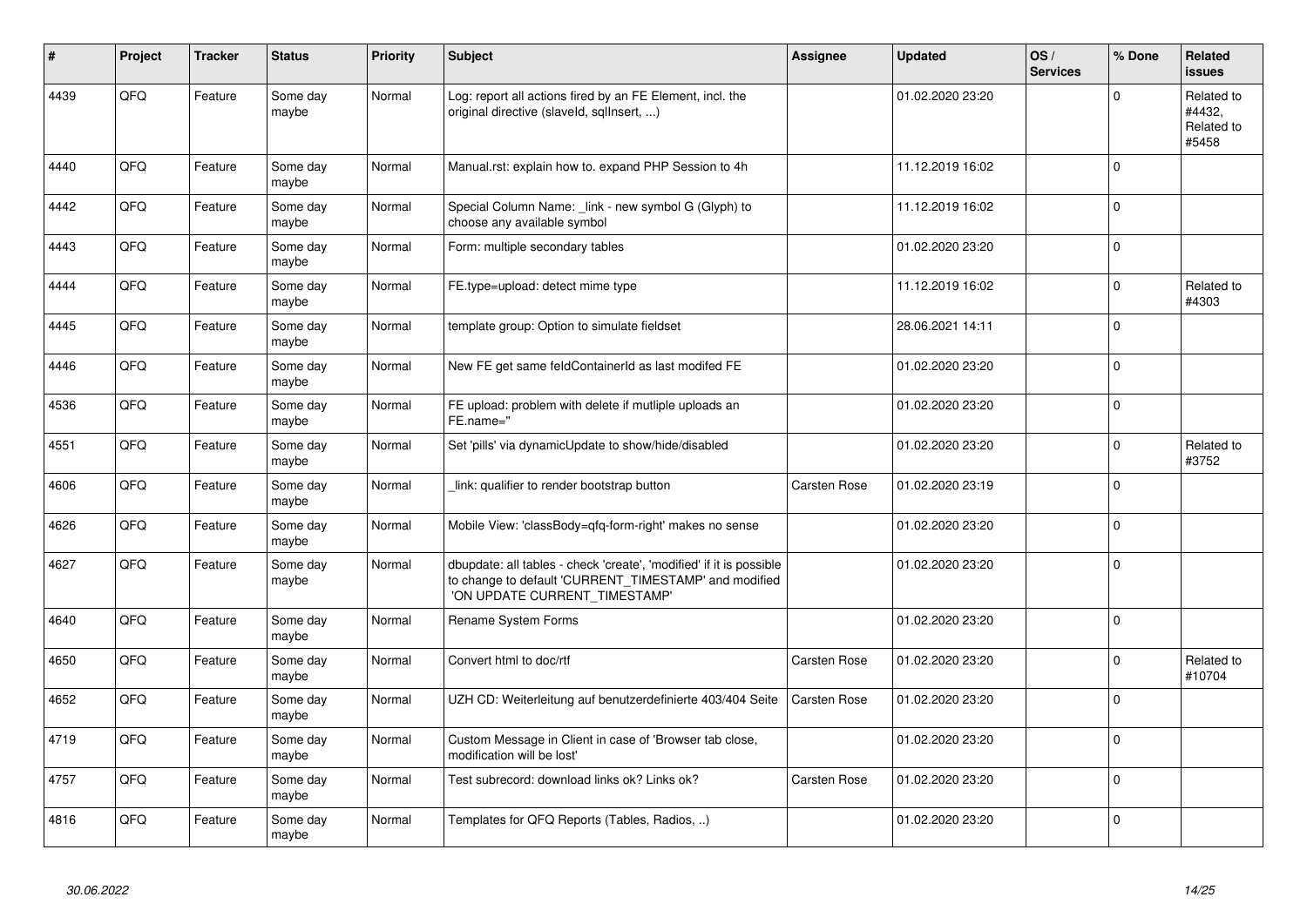| #    | Project | <b>Tracker</b> | <b>Status</b>     | <b>Priority</b> | <b>Subject</b>                                                                                     | Assignee            | <b>Updated</b>   | OS/<br><b>Services</b> | % Done      | Related<br><b>issues</b> |
|------|---------|----------------|-------------------|-----------------|----------------------------------------------------------------------------------------------------|---------------------|------------------|------------------------|-------------|--------------------------|
| 4839 | QFQ     | Feature        | Some day<br>maybe | Normal          | qfq-handle in <head> Abschnitt</head>                                                              | Carsten Rose        | 11.12.2019 16:02 |                        | $\Omega$    |                          |
| 4869 | QFQ     | Feature        | Some day<br>maybe | Normal          | Dynamic Update (show, hide, readonly?, required?) for<br><b>Template Group Elements</b>            | Carsten Rose        | 01.02.2020 23:19 |                        | $\Omega$    | Related to<br>#4865      |
| 4872 | QFQ     | Feature        | Some day<br>maybe | Normal          | Fields of Typo3 page available in STORE_TYPO3                                                      | Carsten Rose        | 01.02.2020 23:19 |                        | $\Omega$    |                          |
| 4956 | QFQ     | Feature        | Some day<br>maybe | Normal          | Sendmail: Benutzerdefinierte Headers                                                               | Carsten Rose        | 11.12.2019 16:02 |                        | $\Omega$    |                          |
| 4974 | QFQ     | Feature        | Some day<br>maybe | Normal          | Long polling - inform all listening clients of changes                                             |                     | 11.12.2019 16:02 |                        | $\Omega$    |                          |
| 5024 | QFQ     | Feature        | Some day<br>maybe | Normal          | Fabric: Generate PDF with edits                                                                    | Benjamin Baer       | 01.02.2020 23:20 |                        | $\Omega$    | Related to<br>#10704     |
| 5129 | QFQ     | Feature        | Some day<br>maybe | Normal          | Reports: SQL fuer x Achse und y Achse                                                              |                     | 11.12.2019 16:02 |                        | $\Omega$    |                          |
| 5131 | QFQ     | Feature        | New               | Normal          | Activate Spin Gear ('wait/busy' indicator) via LINK attribute                                      | <b>Carsten Rose</b> | 01.02.2020 23:21 |                        | $\mathbf 0$ |                          |
| 5132 | QFQ     | Feature        | Some day<br>maybe | Normal          | Error Message sendmail missing attachment: more details                                            | Carsten Rose        | 01.02.2020 23:19 |                        | $\Omega$    |                          |
| 5160 | QFQ     | Feature        | Some day<br>maybe | Normal          | QFQ collaborative / together.js, ShareJS, y-js, collaborative,                                     |                     | 11.12.2019 16:02 |                        | $\mathbf 0$ |                          |
| 5342 | QFQ     | Feature        | Some day<br>maybe | Normal          | link - with HTML Attributes                                                                        |                     | 01.02.2020 23:20 |                        | $\mathbf 0$ | Related to<br>#14077     |
| 5345 | QFQ     | Feature        | New               | Normal          | Report: UPDATE / INSERT / DELETE statements should<br>trigger subqueries, depending on the result. | Carsten Rose        | 27.05.2020 16:11 |                        | $\Omega$    |                          |
| 5366 | QFQ     | Feature        | Priorize          | Normal          | Saving with keyboard shortcuts                                                                     | Benjamin Baer       | 21.03.2022 09:47 |                        | $\Omega$    |                          |
| 5389 | QFQ     | Feature        | Some day<br>maybe | Normal          | QFQ Design: Multline label / note                                                                  | Benjamin Baer       | 01.02.2020 23:19 |                        | $\Omega$    |                          |
| 5428 | QFQ     | Feature        | Some day<br>maybe | Normal          | secure thumbnail: late render on access.                                                           | Carsten Rose        | 01.02.2020 23:20 |                        | l O         |                          |
| 5452 | QFQ     | Feature        | Some day<br>maybe | Normal          | Thumbnails from PDF: bad quality                                                                   |                     | 01.02.2020 23:20 |                        | $\Omega$    |                          |
| 5455 | QFQ     | Feature        | Some day<br>maybe | Normal          | Mail Redirects grld abhaengig                                                                      |                     | 01.02.2020 23:20 |                        | $\Omega$    |                          |
| 5480 | QFQ     | Feature        | Some day<br>maybe | Normal          | QFQ: Dokumentation mit Screenshots versehen                                                        | Carsten Rose        | 01.02.2020 23:20 |                        | $\Omega$    | Related to<br>#9879      |
| 5548 | QFQ     | Feature        | Some day<br>maybe | Normal          | 801 Textfiles/Scriptfiles als Thumbnail                                                            | Carsten Rose        | 07.03.2022 16:26 |                        | $\Omega$    |                          |
| 5562 | QFQ     | Feature        | Priorize          | Normal          | Drag'n'Drop fuer Uploads                                                                           | Benjamin Baer       | 21.03.2022 09:52 |                        | $\Omega$    | Related to<br>#9706      |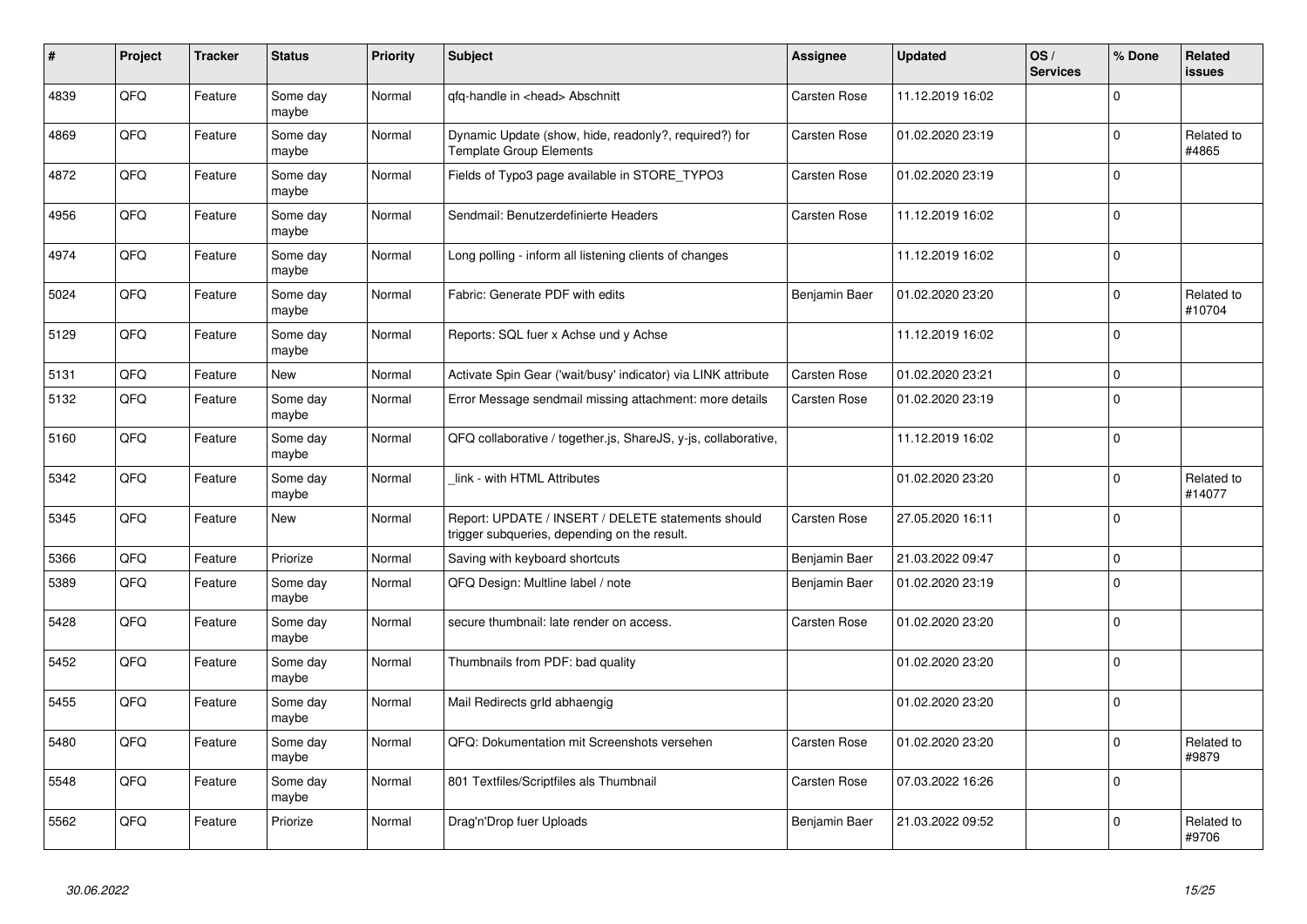| #    | Project | <b>Tracker</b> | <b>Status</b>     | <b>Priority</b> | <b>Subject</b>                                                                    | <b>Assignee</b> | <b>Updated</b>   | OS/<br><b>Services</b> | % Done      | Related<br><b>issues</b>                    |
|------|---------|----------------|-------------------|-----------------|-----------------------------------------------------------------------------------|-----------------|------------------|------------------------|-------------|---------------------------------------------|
| 5579 | QFQ     | Feature        | Some day<br>maybe | Normal          | Enhance Doc / Presentation: variable type 'link column type'                      | Carsten Rose    | 01.02.2020 23:19 |                        | $\mathbf 0$ |                                             |
| 5665 | QFQ     | Feature        | Some day<br>maybe | Normal          | Versuch das '{{!' nicht mehr noetig ist.                                          | Carsten Rose    | 01.02.2020 23:20 |                        | $\mathbf 0$ | Related to<br>#7432,<br>Related to<br>#7434 |
| 5695 | QFQ     | Feature        | In Progress       | Normal          | Multiform                                                                         | Carsten Rose    | 02.01.2021 18:38 |                        | $\mathsf 0$ |                                             |
| 5715 | QFQ     | Feature        | New               | High            | PDF Caching                                                                       | Carsten Rose    | 03.05.2021 21:14 |                        | $\mathbf 0$ | Related to<br>#5851,<br>Related to<br>#6357 |
| 5782 | QFQ     | Feature        | <b>New</b>        | Normal          | NextCloud API                                                                     | Carsten Rose    | 01.02.2020 10:02 |                        | $\mathbf 0$ |                                             |
| 5783 | QFQ     | Feature        | Some day<br>maybe | Normal          | <b>BPMN View/Edit</b>                                                             |                 | 11.12.2019 16:02 |                        | $\mathbf 0$ |                                             |
| 5805 | QFQ     | Feature        | Some day<br>maybe | Normal          | TypeAHead SQL value instead of key stored                                         |                 | 01.02.2020 23:19 |                        | $\mathbf 0$ | Related to<br>#5444                         |
| 5850 | QFQ     | Feature        | Some day<br>maybe | Normal          | Deployment: In QFQ Doc best practice fuer zeitgemaesses<br>Deployment beschreiben |                 | 01.02.2020 23:20 |                        | $\mathbf 0$ |                                             |
| 5851 | QFQ     | Feature        | Some day<br>maybe | Normal          | Queue System implementieren: MQTT, RabbitMQ                                       |                 | 01.02.2020 23:20 |                        | $\pmb{0}$   | Related to<br>#5715                         |
| 5852 | QFQ     | Feature        | Some day<br>maybe | Normal          | Logging: mail.log / sql.log - im FE anzeigen und via AJAX<br>aktualisieren        | Carsten Rose    | 01.02.2020 23:19 |                        | $\mathbf 0$ | Related to<br>#5885                         |
| 5892 | QFQ     | Feature        | Some day<br>maybe | Normal          | QFQ should use T3 API to manipulate FE GROUP<br>membership                        |                 | 01.02.2020 23:20 |                        | $\pmb{0}$   |                                             |
| 5893 | QFQ     | Feature        | Some day<br>maybe | Normal          | Edit on double-click                                                              |                 | 01.02.2020 23:19 |                        | $\mathbf 0$ | Related to<br>#5894                         |
| 5894 | QFQ     | Feature        | Feedback          | Normal          | Typeahead in Report: show/hide rows dynamically                                   | Carsten Rose    | 18.02.2022 08:50 |                        | $\mathbf 0$ | Related to<br>#5893,<br>Related to<br>#5885 |
| 5895 | QFQ     | Feature        | Some day<br>maybe | Normal          | Tutorial: List of all QFQ Features                                                |                 | 01.02.2020 23:19 |                        | $\mathbf 0$ |                                             |
| 5923 | QFQ     | Feature        | Some day<br>maybe | Normal          | fillStoreSystemBySqlLate                                                          |                 | 01.02.2020 23:19 |                        | $\mathbf 0$ |                                             |
| 5942 | QFQ     | Feature        | Priorize          | Normal          | 'L' and 'type': append to links, generate via '_link' by using<br>'u:' .          | Carsten Rose    | 01.02.2020 10:13 |                        | $\mathsf 0$ |                                             |
| 5983 | QFQ     | Feature        | Some day<br>maybe | Normal          | Form Submit (save & update): normalize date/-time FE                              | Carsten Rose    | 01.02.2020 23:19 |                        | $\mathsf 0$ |                                             |
| 6083 | QFQ     | Feature        | Some day<br>maybe | Normal          | Dynamic Update: Value Check via SQL                                               |                 | 11.12.2019 16:02 |                        | $\mathbf 0$ |                                             |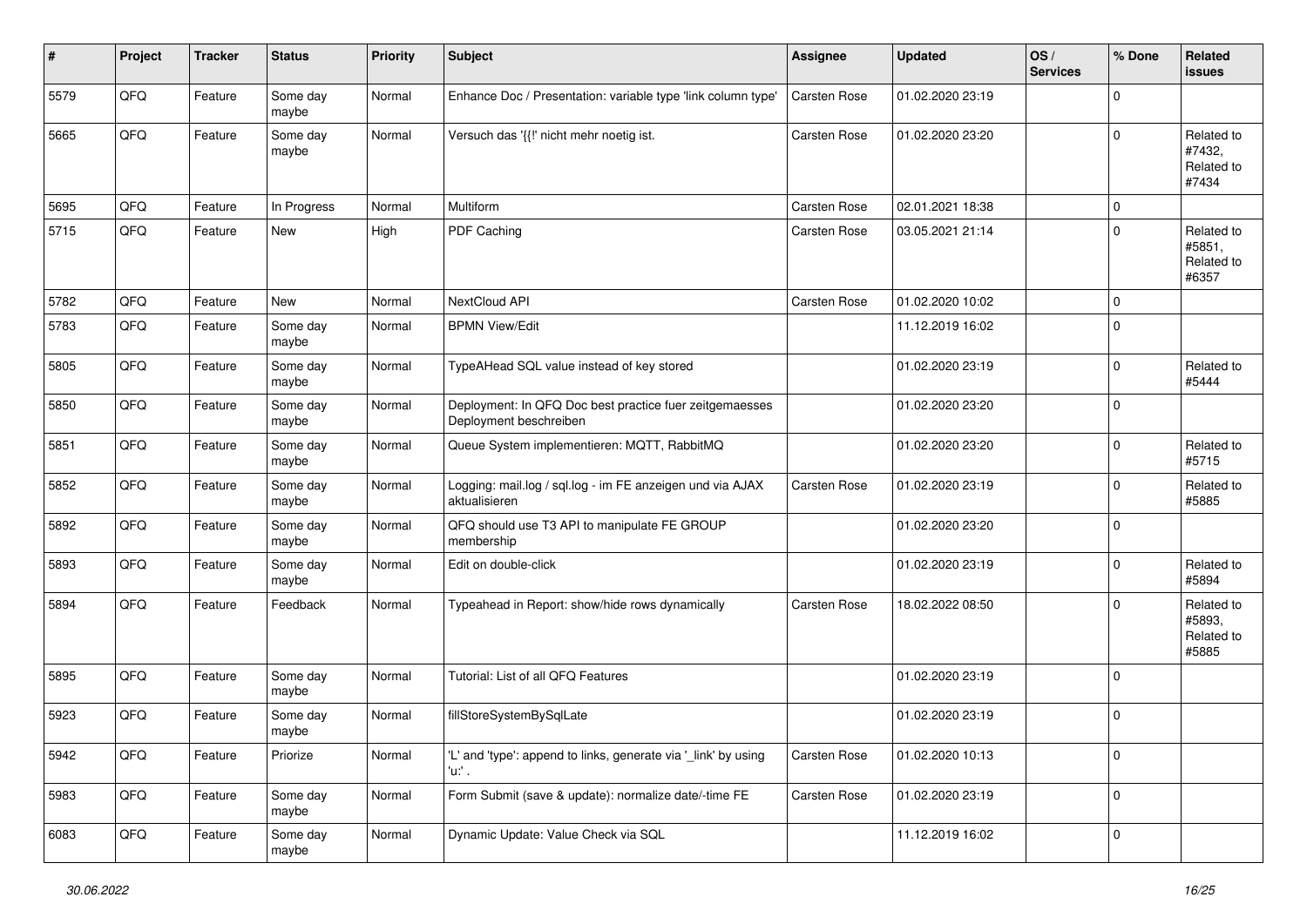| $\pmb{\#}$ | <b>Project</b> | <b>Tracker</b> | <b>Status</b>     | <b>Priority</b> | <b>Subject</b>                                                                                                             | Assignee            | <b>Updated</b>   | OS/<br><b>Services</b> | % Done      | <b>Related</b><br><b>issues</b>             |
|------------|----------------|----------------|-------------------|-----------------|----------------------------------------------------------------------------------------------------------------------------|---------------------|------------------|------------------------|-------------|---------------------------------------------|
| 6084       | QFQ            | Feature        | Some day<br>maybe | Normal          | New escape type: 'D' - convert date                                                                                        |                     | 01.02.2020 23:19 |                        | $\Omega$    |                                             |
| 6224       | QFQ            | Feature        | Priorize          | Normal          | Dynamic update: fade in/out fields                                                                                         | Benjamin Baer       | 21.03.2022 09:50 |                        | $\mathbf 0$ |                                             |
| 6250       | QFQ            | Feature        | In Progress       | Normal          | Enhance layout: a) Subrecord, b) Subrecord-Title                                                                           | Carsten Rose        | 01.02.2020 23:22 |                        | $\Omega$    | Related to<br>#5391                         |
| 6261       | QFQ            | Feature        | New               | Normal          | Persistent SIP                                                                                                             | Carsten Rose        | 12.06.2021 09:07 |                        | $\Omega$    | Related to<br>#10819                        |
| 6288       | QFQ            | Feature        | Some day<br>maybe | Normal          | Best Practice: Erklaeren wie man ein Formular ganz in<br>'weiss' erstellen kann                                            |                     | 11.12.2019 16:02 |                        | $\Omega$    |                                             |
| 6289       | QFQ            | Feature        | New               | Normal          | Form: Log                                                                                                                  | Carsten Rose        | 01.02.2020 23:21 |                        | $\mathbf 0$ |                                             |
| 6292       | QFQ            | Feature        | New               | Normal          | Download: File speichern mit Hash aber original Filename in<br>der Datenbank vermerken fuer Downloads                      | <b>Carsten Rose</b> | 01.02.2020 23:21 |                        | $\Omega$    |                                             |
| 6299       | QFQ            | Feature        | Some day<br>maybe | Normal          | Attack detection: log table with invalid SIP access                                                                        |                     | 11.12.2019 16:02 |                        | $\Omega$    | Related to<br>#3947                         |
| 6437       | QFQ            | Feature        | New               | Normal          | Neuer Mode Button bei FormElementen                                                                                        | <b>Carsten Rose</b> | 01.02.2020 23:21 |                        | $\Omega$    | Related to<br>#9668,<br>Blocked by<br>#9678 |
| 6515       | QFQ            | Feature        | Some day<br>maybe | Normal          | Formular: Felder dynamisch ein/ausblenden                                                                                  |                     | 11.12.2019 16:02 |                        | $\Omega$    |                                             |
| 6594       | QFQ            | Feature        | New               | Normal          | Excel: on download, check if there is a valid sip                                                                          | <b>Carsten Rose</b> | 01.02.2020 23:21 |                        | $\mathbf 0$ |                                             |
| 6602       | QFQ            | Feature        | New               | Normal          | Formlet: in Report auf Mausklick ein mini-form oeffnen                                                                     | <b>Carsten Rose</b> | 11.12.2019 16:16 |                        | $\Omega$    |                                             |
| 6609       | QFQ            | Feature        | New               | Normal          | Formlet: JSON API erweitern                                                                                                | Carsten Rose        | 01.02.2020 23:21 |                        | 50          |                                             |
| 6704       | QFQ            | Feature        | Some day<br>maybe | Normal          | Upload Mode: Bilder in Notizen rechts sollen aktuellen<br>Upload repräsentieren.                                           |                     | 01.02.2020 23:19 |                        | $\Omega$    | Related to<br>#3264                         |
| 6715       | QFQ            | Feature        | Some day<br>maybe | Normal          | Code-Refactoring: dbArray vereinheitlichen                                                                                 | <b>Carsten Rose</b> | 11.12.2019 16:02 |                        | $\Omega$    |                                             |
| 6723       | QFQ            | Feature        | <b>New</b>        | Normal          | Report QFQ Installation and Version                                                                                        | Carsten Rose        | 12.06.2021 09:07 |                        | $\mathbf 0$ |                                             |
| 6765       | QFQ            | Feature        | New               | Normal          | Moeglichkeit via QFQ eigene Logs zu schreiben                                                                              | Carsten Rose        | 01.02.2020 23:21 |                        | $\Omega$    |                                             |
| 6801       | QFQ            | Feature        | Priorize          | Normal          | Fabric: Maximize / FullIscreen                                                                                             | Benjamin Baer       | 21.03.2022 09:56 |                        | 0           |                                             |
| 6855       | QFQ            | Feature        | <b>New</b>        | Normal          | With {{feUser:U}}!={{feUser:T}}: Save / Delete: only possible<br>with {{feUserSave:U}}='yes' and '{{feUserDelete:U}}='yes' | <b>Carsten Rose</b> | 01.02.2020 23:21 |                        | $\Omega$    |                                             |
| 6870       | QFQ            | Feature        | Priorize          | Normal          | Click on '_link' triggers an API call                                                                                      | Benjamin Baer       | 03.01.2022 08:25 |                        | $\Omega$    |                                             |
| 6970       | QFQ            | Feature        | Some day<br>maybe | Normal          | tablesorter: default fuer 'sortReset' aendern von 'Ctrl' zu 'Alt'                                                          | Benjamin Baer       | 01.02.2020 23:21 |                        | $\Omega$    |                                             |
| 6972       | QFQ            | Feature        | Some day<br>maybe | Normal          | Fabric Clipboard / cross browser tab                                                                                       | Benjamin Baer       | 01.02.2020 23:21 |                        | $\mathbf 0$ |                                             |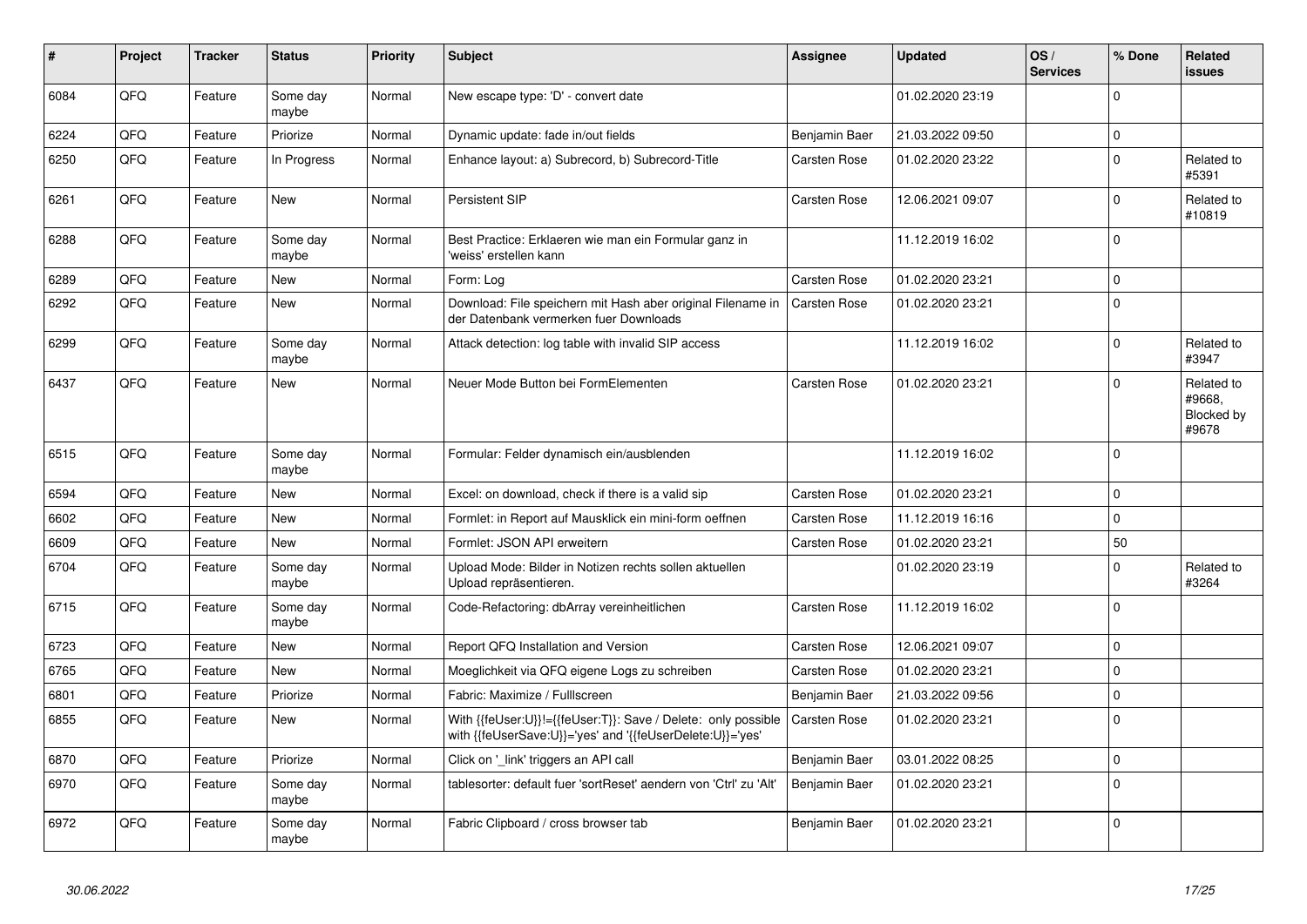| #    | Project | <b>Tracker</b> | <b>Status</b>     | <b>Priority</b> | <b>Subject</b>                                                                                 | <b>Assignee</b>     | <b>Updated</b>   | OS/<br><b>Services</b> | % Done      | Related<br><b>issues</b>  |
|------|---------|----------------|-------------------|-----------------|------------------------------------------------------------------------------------------------|---------------------|------------------|------------------------|-------------|---------------------------|
| 6992 | QFQ     | Feature        | Some day<br>maybe | Normal          | DB exception: Syntax Highlight                                                                 |                     | 11.12.2019 16:01 |                        | $\Omega$    | Related to<br>#5450       |
| 6998 | QFQ     | Feature        | Priorize          | Normal          | Form: with debug=on show column information as tooltip of<br>column label                      | Carsten Rose        | 01.02.2020 10:13 |                        | $\mathbf 0$ |                           |
| 7099 | QFQ     | Feature        | New               | Normal          | Redesign FormEditor                                                                            | Carsten Rose        | 01.02.2020 23:21 |                        | $\Omega$    |                           |
| 7100 | QFQ     | Feature        | Some day<br>maybe | Normal          | Download: log access, max downloads, time limit                                                |                     | 01.02.2020 23:19 |                        | $\Omega$    |                           |
| 7102 | QFQ     | Feature        | New               | Normal          | Comment sign in report: '#' and '--'                                                           | Carsten Rose        | 01.02.2020 23:21 |                        | $\Omega$    |                           |
| 7104 | QFQ     | Feature        | Some day<br>maybe | Normal          | Manual: hint about escaping if '\r' appears in mail body                                       |                     | 11.12.2019 16:01 |                        | $\Omega$    |                           |
| 7105 | QFQ     | Feature        | Some day<br>maybe | Normal          | Beispiel wie man in einer zweiten Tabelle speichert.                                           |                     | 11.12.2019 16:01 |                        | $\mathbf 0$ |                           |
| 7106 | QFQ     | Feature        | Some day<br>maybe | Normal          | Beispiel Nummerierung von Rows in Report                                                       |                     | 11.12.2019 16:01 |                        | $\Omega$    |                           |
| 7107 | QFQ     | Feature        | Some day<br>maybe | Normal          | Showcase Registration Tool: Anmeldung / Administration :<br>Liste Anmeldungen / Emaileinaldung | Carsten Rose        | 11.12.2019 16:01 |                        | $\mathbf 0$ |                           |
| 7108 | QFQ     | Feature        | Some day<br>maybe | Normal          | QFQ Wrap Elements                                                                              |                     | 11.12.2019 16:01 |                        | $\Omega$    |                           |
| 7109 | QFQ     | Feature        | New               | Normal          | Dynamic Updates: row/element hide                                                              | Carsten Rose        | 01.02.2020 23:22 |                        | $\Omega$    | Has<br>duplicate<br>#4081 |
| 7119 | QFQ     | Feature        | New               | Normal          | Upload: scaleDownWidth, scaleDownHeight                                                        | Carsten Rose        | 01.02.2020 23:21 |                        | $\Omega$    |                           |
| 7175 | QFQ     | Feature        | New               | Normal          | Upload: md5 hash as filename                                                                   | Carsten Rose        | 01.02.2020 23:21 |                        | $\mathbf 0$ |                           |
| 7217 | QFQ     | Feature        | Priorize          | Normal          | Download: notice User if `_sip=?` is missing                                                   | Carsten Rose        | 01.02.2020 10:13 |                        | $\Omega$    |                           |
| 7229 | QFQ     | Feature        | Some day<br>maybe | Normal          | New FormElement.type: Button                                                                   |                     | 01.02.2021 12:32 |                        | $\Omega$    |                           |
| 7239 | QFQ     | Feature        | New               | Normal          | TinyMCE: html tag whitelist                                                                    | Carsten Rose        | 01.02.2020 23:21 |                        | $\Omega$    | Related to<br>#14320      |
| 7278 | QFQ     | Feature        | Some day<br>maybe | Normal          | Form: Wert vordefinieren der immer gesetzt wird                                                |                     | 02.05.2021 09:27 |                        | $\mathbf 0$ |                           |
| 7280 | QFQ     | Feature        | New               | Normal          | recently used table                                                                            | <b>Carsten Rose</b> | 01.02.2020 23:21 |                        | $\Omega$    |                           |
| 7290 | QFQ     | Feature        | Priorize          | Normal          | FormEditor: title as textarea if LEN(title)>60                                                 | Carsten Rose        | 01.02.2020 10:13 |                        | $\Omega$    | Blocked by<br>#7682       |
| 7336 | QFQ     | Feature        | Some day<br>maybe | Normal          | PDF Upload: disallow PDFs with specific Meta information                                       | Carsten Rose        | 11.12.2019 16:01 |                        | $\mathbf 0$ |                           |
| 7342 | QFQ     | Feature        | New               | Normal          | add content = hide_this                                                                        | Carsten Rose        | 01.02.2020 23:21 |                        | 0           |                           |
| 7452 | QFQ     | Feature        | Some day<br>maybe | Normal          | automate deployment new QFQ version                                                            | Carsten Rose        | 16.09.2021 15:10 |                        | $\mathbf 0$ |                           |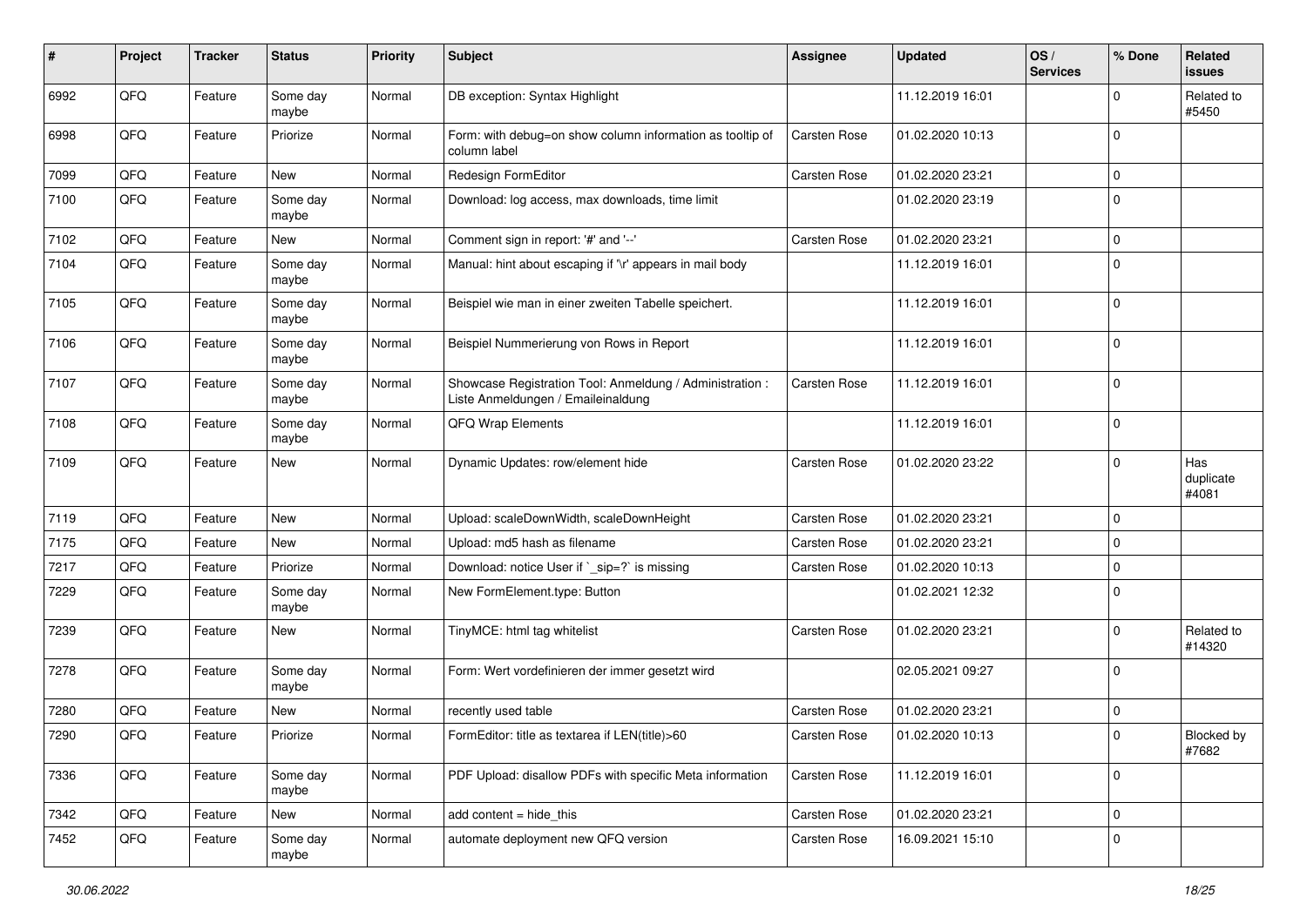| $\sharp$ | Project    | <b>Tracker</b> | <b>Status</b>     | <b>Priority</b> | <b>Subject</b>                                                          | Assignee      | <b>Updated</b>   | OS/<br><b>Services</b> | % Done      | Related<br>issues                                                      |
|----------|------------|----------------|-------------------|-----------------|-------------------------------------------------------------------------|---------------|------------------|------------------------|-------------|------------------------------------------------------------------------|
| 7453     | QFQ        | Feature        | Some day<br>maybe | Normal          | import / export forms QFQ                                               | Carsten Rose  | 16.09.2021 15:10 |                        | $\Omega$    |                                                                        |
| 7480     | QFQ        | Feature        | New               | Normal          | Record History (Undo / Redo)                                            | Carsten Rose  | 11.12.2019 16:16 |                        | $\Omega$    | Related to<br>#2361                                                    |
| 7481     | QFQ        | Feature        | <b>New</b>        | Normal          | Detect 'BaseUrl' automatically                                          | Carsten Rose  | 01.02.2020 23:21 |                        | $\mathbf 0$ |                                                                        |
| 7519     | QFQ        | Feature        | New               | Normal          | Select: Multi                                                           | Carsten Rose  | 01.02.2020 23:22 |                        | $\mathbf 0$ |                                                                        |
| 7520     | QFQ        | Feature        | New               | Normal          | QR Code:  AS _qr ( AS _link)                                            | Carsten Rose  | 01.02.2020 23:22 |                        | $\mathbf 0$ |                                                                        |
| 7521     | QFQ        | Feature        | New               | Normal          | TemplateGroup: fe.type=upload                                           | Carsten Rose  | 01.02.2020 23:21 |                        | 0           | Related to<br>#9706                                                    |
| 7522     | QFQ        | Feature        | Priorize          | Normal          | Inserting default index.html to folder (Avoid Apache<br>Indexing)       | Carsten Rose  | 01.02.2020 10:13 |                        | $\mathbf 0$ |                                                                        |
| 7602     | QFQ        | Feature        | ToDo              | High            | Multi Select: with checkboxes                                           | Benjamin Baer | 22.03.2022 09:07 |                        | $\mathbf 0$ |                                                                        |
| 7630     | QFQ        | Feature        | Priorize          | Normal          | detailed error message for simple upload                                | Carsten Rose  | 01.02.2020 10:13 |                        | $\mathbf 0$ |                                                                        |
| 7660     | QFQ        | Feature        | New               | Normal          | IMAP: import mails to DB, move / delete mails                           | Carsten Rose  | 01.02.2020 09:52 |                        | $\mathbf 0$ |                                                                        |
| 7681     | QFQ        | Feature        | New               | Normal          | Optional switch off 'check for modified record'                         | Carsten Rose  | 01.02.2020 23:21 |                        | $\mathbf 0$ |                                                                        |
| 7683     | QFQ        | Feature        | New               | Normal          | Special column names in '{{ SELECT  AS _link }}' should<br>be detected  | Carsten Rose  | 01.02.2020 23:21 |                        | $\Omega$    |                                                                        |
| 7730     | QFQ        | Feature        | Priorize          | Normal          | SELECT Box: title in between                                            | Benjamin Baer | 01.02.2020 23:22 |                        | $\mathbf 0$ |                                                                        |
| 7732     | QFQ        | Feature        | Some day<br>maybe | Normal          | Javascript: Lazy Loading der add on libs                                | Benjamin Baer | 08.06.2022 10:38 |                        | $\Omega$    | Related to<br>#12611,<br>Related to<br>#12490,<br>Related to<br>#10013 |
| 7812     | QFQ        | Feature        | New               | Normal          | FE 'Subrecord' - new option 'subrecordShowFilter',<br>'subrecordPaging' | Carsten Rose  | 01.02.2020 23:22 |                        | $\Omega$    |                                                                        |
| 7850     | QFQ        | Feature        | New               | High            | Upload records: non 'pathFileName' column                               | Carsten Rose  | 03.05.2021 21:14 |                        | $\mathbf 0$ |                                                                        |
| 7920     | QFQ        | Feature        | New               | Normal          | FE: Syntax Highlight, Zeinlenumbruch                                    | Carsten Rose  | 01.02.2020 10:03 |                        | $\mathbf 0$ |                                                                        |
| 7921     | QFQ        | Feature        | Some day<br>maybe | Normal          | Rest API Export: URL kuerzer machen                                     |               | 01.02.2020 23:19 |                        | $\Omega$    |                                                                        |
| 7924     | QFQ        | Feature        | New               | Normal          | Radio/Checkbox with Tooltip                                             | Carsten Rose  | 01.02.2020 23:22 |                        | $\Omega$    |                                                                        |
| 7965     | <b>QFQ</b> | Feature        | Priorize          | Normal          | Input type 'text' with visual format - currency                         | Benjamin Baer | 03.01.2022 07:45 |                        | 0           |                                                                        |
| 8034     | QFQ        | Feature        | Priorize          | Normal          | FormElement 'data': 22.22.2222 should not be accepted                   | Carsten Rose  | 01.02.2020 10:13 |                        | $\mathbf 0$ |                                                                        |
| 8044     | QFQ        | Feature        | Priorize          | Normal          | Transaction: a) Form, b) Report                                         | Carsten Rose  | 05.05.2021 22:14 |                        | $\mathbf 0$ | Related to<br>#8043                                                    |
| 8056     | QFQ        | Feature        | Some day<br>maybe | Normal          | Termin Organisation (Reservation)                                       |               | 01.02.2020 23:19 |                        | $\mathbf 0$ | Related to<br>#8658                                                    |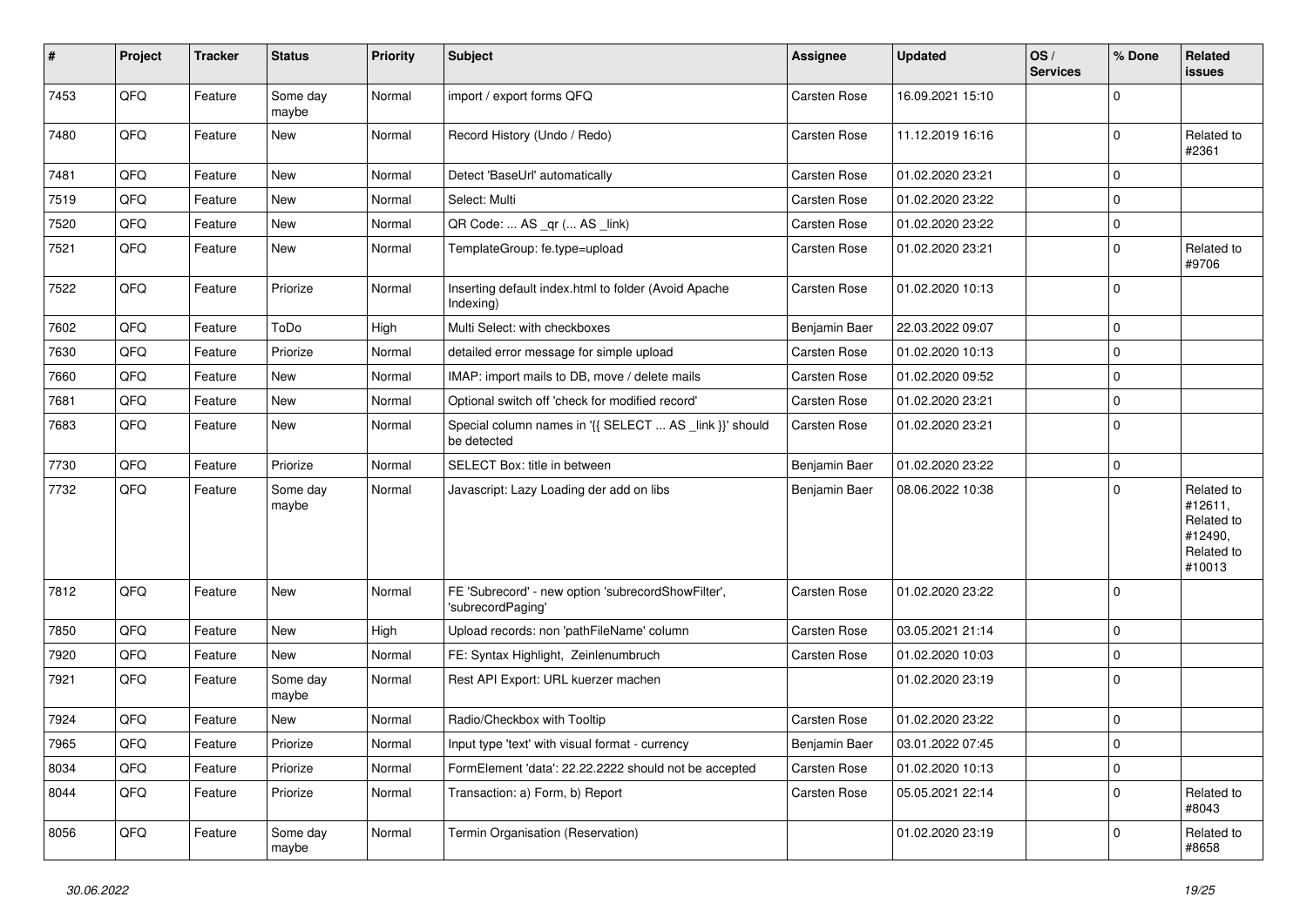| #    | Project | <b>Tracker</b> | <b>Status</b>     | <b>Priority</b> | <b>Subject</b>                                                                                         | Assignee            | <b>Updated</b>   | OS/<br><b>Services</b> | % Done      | Related<br><b>issues</b>                        |
|------|---------|----------------|-------------------|-----------------|--------------------------------------------------------------------------------------------------------|---------------------|------------------|------------------------|-------------|-------------------------------------------------|
| 8082 | QFQ     | Feature        | Priorize          | High            | Contact form without saving record                                                                     | Carsten Rose        | 07.12.2021 15:20 |                        | $\Omega$    | Related to<br>#8587,<br><b>Blocks</b><br>#11850 |
| 8089 | QFQ     | Feature        | <b>New</b>        | Normal          | Copy/Paste for FormElements                                                                            | Carsten Rose        | 01.02.2020 23:22 |                        | $\mathbf 0$ |                                                 |
| 8101 | QFQ     | Feature        | Some day<br>maybe | Normal          | Password hash: support further hashing methods                                                         | <b>Carsten Rose</b> | 16.09.2021 15:10 |                        | $\Omega$    |                                                 |
| 8187 | QFQ     | Feature        | New               | Normal          | Subrecord: enable/hide new button - make new/edit/delete<br>customizeable.                             | Carsten Rose        | 06.03.2021 18:44 |                        | $\mathbf 0$ | Related to<br>#11326                            |
| 8204 | QFQ     | Feature        | Priorize          | High            | Position 'required mark'                                                                               | Carsten Rose        | 16.06.2021 13:44 |                        | $\pmb{0}$   |                                                 |
| 8217 | QFQ     | Feature        | New               | Normal          | if-elseif-else construct                                                                               | <b>Carsten Rose</b> | 16.03.2021 18:41 |                        | $\pmb{0}$   | Related to<br>#10716                            |
| 8277 | QFQ     | Feature        | Priorize          | Normal          | fe.parameter.default=                                                                                  | Carsten Rose        | 01.02.2020 23:17 |                        | $\Omega$    | Related to<br>#8113                             |
| 8336 | QFQ     | Feature        | <b>New</b>        | Normal          | Form > modified > Close New: a) Optional disable popup, b)<br>custom text, c) mode on save: close stay | Carsten Rose        | 01.02.2020 23:22 |                        | $\mathbf 0$ | Related to<br>#8335                             |
| 8520 | QFQ     | Feature        | Some day<br>maybe | Normal          | Bring QFQ to Composer                                                                                  | <b>Carsten Rose</b> | 16.09.2021 15:10 |                        | $\mathbf 0$ |                                                 |
| 8522 | QFQ     | Feature        | Some day<br>maybe | Normal          | build QFQ - npm warnings                                                                               | Benjamin Baer       | 01.02.2020 23:19 |                        | 50          |                                                 |
| 8584 | QFQ     | Feature        | Priorize          | Normal          | FE 'Action' - never assign to Container (except Template<br>Group)                                     | Carsten Rose        | 01.02.2020 10:13 |                        | $\mathbf 0$ |                                                 |
| 8585 | QFQ     | Feature        | Priorize          | Normal          | Enhance Error message for 'unknown form'                                                               | Carsten Rose        | 01.02.2020 10:13 |                        | $\pmb{0}$   |                                                 |
| 8586 | QFQ     | Feature        | Some day<br>maybe | Normal          | QFQ: Enhance Error message for 'record not found'                                                      | Carsten Rose        | 16.09.2021 15:10 |                        | $\mathbf 0$ |                                                 |
| 8702 | QFQ     | Feature        | New               | Normal          | Load Record which is locked: missing user info                                                         | Carsten Rose        | 11.12.2019 16:16 |                        | $\Omega$    | Related to<br>#9789                             |
| 8719 | QFQ     | Feature        | <b>New</b>        | Normal          | extraButtonLock: add support for 0/1                                                                   | Carsten Rose        | 01.02.2020 23:22 |                        | $\pmb{0}$   |                                                 |
| 8806 | QFQ     | Feature        | <b>New</b>        | Normal          | SQL Function nl2br                                                                                     | Carsten Rose        | 01.02.2020 23:22 |                        | $\mathbf 0$ |                                                 |
| 8892 | QFQ     | Feature        | Some day<br>maybe | Normal          | Display and Edit SQL Comments in Form Editor                                                           | <b>Carsten Rose</b> | 11.12.2019 16:01 |                        | $\Omega$    |                                                 |
| 8894 | QFQ     | Feature        | Some day<br>maybe | Normal          | Documentation Tags Usable in QFQ Application                                                           | Carsten Rose        | 11.12.2019 16:01 |                        | $\mathbf 0$ |                                                 |
| 8962 | QFQ     | Feature        | New               | High            | allow for form fields with identical names                                                             | <b>Carsten Rose</b> | 03.05.2021 21:14 |                        | $\pmb{0}$   |                                                 |
| 8963 | QFQ     | Feature        | Priorize          | Normal          | Setting values in a store: flexible way                                                                | Carsten Rose        | 05.05.2021 22:10 |                        | $\mathbf 0$ | Related to<br>#8975                             |
| 8975 | QFQ     | Feature        | New               | Normal          | Report Notation: 2.0                                                                                   | Carsten Rose        | 01.02.2020 23:22 |                        | $\Omega$    | Related to<br>#8963                             |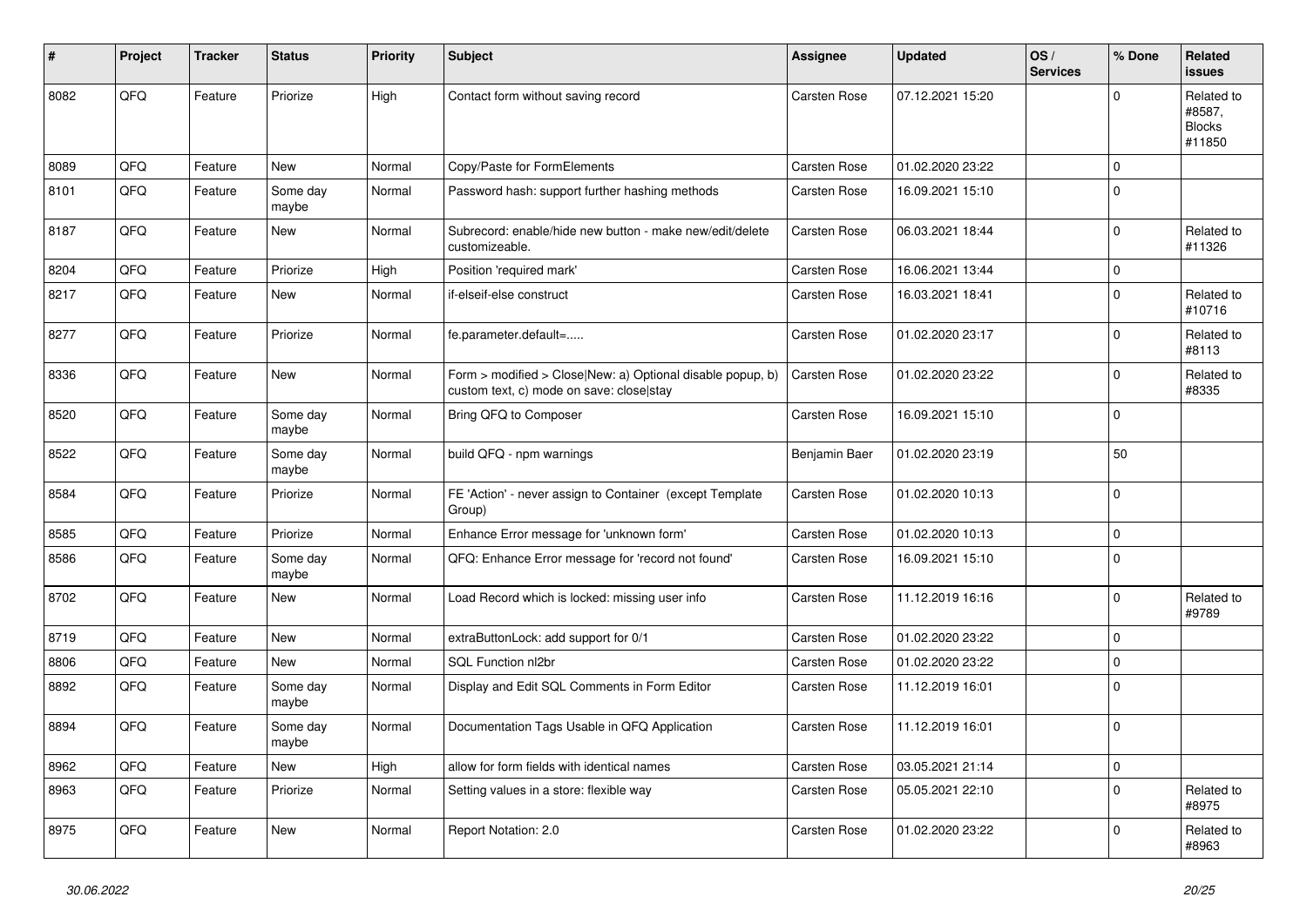| #    | Project | <b>Tracker</b> | <b>Status</b>     | <b>Priority</b> | Subject                                                                                     | <b>Assignee</b> | <b>Updated</b>   | OS/<br><b>Services</b> | % Done      | Related<br>issues                                                    |
|------|---------|----------------|-------------------|-----------------|---------------------------------------------------------------------------------------------|-----------------|------------------|------------------------|-------------|----------------------------------------------------------------------|
| 9052 | QFQ     | Feature        | Feedback          | High            | Report: CodeMirror with SQL Syntax Highlight in FE                                          | Enis Nuredini   | 08.06.2022 10:25 |                        | 0           |                                                                      |
| 9128 | QFQ     | Feature        | New               | Normal          | Error Message: not replaced variables- a) replace back to<br>$\langle \{ \}$ , b) underline | Carsten Rose    | 01.02.2020 23:22 |                        | $\Omega$    | Related to<br>#9129                                                  |
| 9129 | QFQ     | Feature        | New               | Normal          | sqlValidate: Message as notification, not as error                                          | Carsten Rose    | 01.02.2020 23:22 |                        | $\Omega$    | Related to<br>#9128                                                  |
| 9130 | QFQ     | Feature        | Some day<br>maybe | Normal          | tablesorter: Automatic Row numbering / Zeilenummer                                          | Benjamin Baer   | 01.02.2020 23:22 |                        | $\Omega$    |                                                                      |
| 9135 | QFQ     | Feature        | Priorize          | Normal          | Progress Bar generic / replace old hourglass download<br>popup                              | Benjamin Baer   | 03.01.2022 07:43 |                        | $\Omega$    |                                                                      |
| 9136 | QFQ     | Feature        | New               | Normal          | Create ZIP files with dynamic PDFs                                                          | Carsten Rose    | 01.02.2020 23:22 |                        | $\mathbf 0$ |                                                                      |
| 9208 | QFQ     | Feature        | New               | Normal          | Manage 'recent' records                                                                     | Carsten Rose    | 01.02.2020 23:22 |                        | $\mathbf 0$ |                                                                      |
| 9221 | QFQ     | Feature        | New               | Normal          | typeAhead: Zeichenlimite ausschalten                                                        | Carsten Rose    | 29.06.2022 22:36 |                        | $\mathbf 0$ |                                                                      |
| 9346 | QFQ     | Feature        | Priorize          | Normal          | beforeSave: check if an upload is given                                                     | Carsten Rose    | 11.06.2021 21:18 |                        | $\mathbf 0$ |                                                                      |
| 9348 | QFQ     | Feature        | New               | Normal          | defaultThumbnailSize: pre render thumbnails                                                 | Carsten Rose    | 12.06.2021 09:05 |                        | $\Omega$    |                                                                      |
| 9352 | QFQ     | Feature        | New               | Normal          | FE 'Native' fire slaveld, sqlAfter, sqlIns                                                  | Carsten Rose    | 01.02.2020 23:22 |                        | $\Omega$    |                                                                      |
| 9394 | QFQ     | Feature        | Priorize          | Normal          | REST: allow for non numerical ids in get requests                                           | Carsten Rose    | 05.05.2021 22:10 |                        | 0           |                                                                      |
| 9517 | QFQ     | Feature        | In Progress       | High            | Input multiple tags with typeahead                                                          | Carsten Rose    | 03.05.2021 21:14 |                        | 40          | Related to<br>#10150                                                 |
| 9537 | QFQ     | Feature        | New               | Normal          | FormEditor: Edit fieldset in FrontEnd                                                       | Carsten Rose    | 01.02.2020 23:22 |                        | $\mathbf 0$ |                                                                      |
| 9548 | QFQ     | Feature        | Feedback          | High            | FormElement: Pattern mismatch - optional report only on<br>focus lost                       | Benjamin Baer   | 03.05.2021 21:14 |                        | $\Omega$    |                                                                      |
| 9579 | QFQ     | Feature        | Some day<br>maybe | Normal          | Multiform with Process Row                                                                  | Carsten Rose    | 11.12.2019 16:01 |                        | $\Omega$    |                                                                      |
| 9602 | QFQ     | Feature        | New               | Normal          | Form definition as JSON                                                                     | Carsten Rose    | 01.02.2020 23:21 |                        | $\Omega$    | Related to<br>#9600                                                  |
| 9668 | QFQ     | Feature        | Priorize          | Normal          | Form.mode: rename 'hidden' to 'hide'                                                        | Carsten Rose    | 05.05.2021 22:14 |                        | $\Omega$    | Related to<br>#6437                                                  |
| 9704 | QFQ     | Feature        | Some day<br>maybe | Normal          | Thumbnails Generieren beim Splitten von PDF Files                                           | Carsten Rose    | 11.12.2019 16:01 |                        | $\mathbf 0$ |                                                                      |
| 9706 | QFQ     | Feature        | New               | Normal          | Multi File Upload (hidden template group)                                                   | Carsten Rose    | 01.02.2020 23:22 |                        | $\Omega$    | Related to<br>#7521,<br>Related to<br>#5562,<br>Related to<br>#13330 |
| 9707 | QFQ     | Feature        | New               | Normal          | SIP security: encode pageld and check pageld on decode                                      | Carsten Rose    | 01.02.2020 23:22 |                        | $\Omega$    |                                                                      |
| 9777 | QFQ     | Feature        | New               | Normal          | Logging QFQ Variables                                                                       | Carsten Rose    | 16.12.2019 17:17 |                        | $\mathbf 0$ |                                                                      |
| 9781 | QFQ     | Feature        | New               | Normal          | Button: CSS class to make buttons smaller                                                   | Carsten Rose    | 01.02.2020 23:22 |                        | 0           |                                                                      |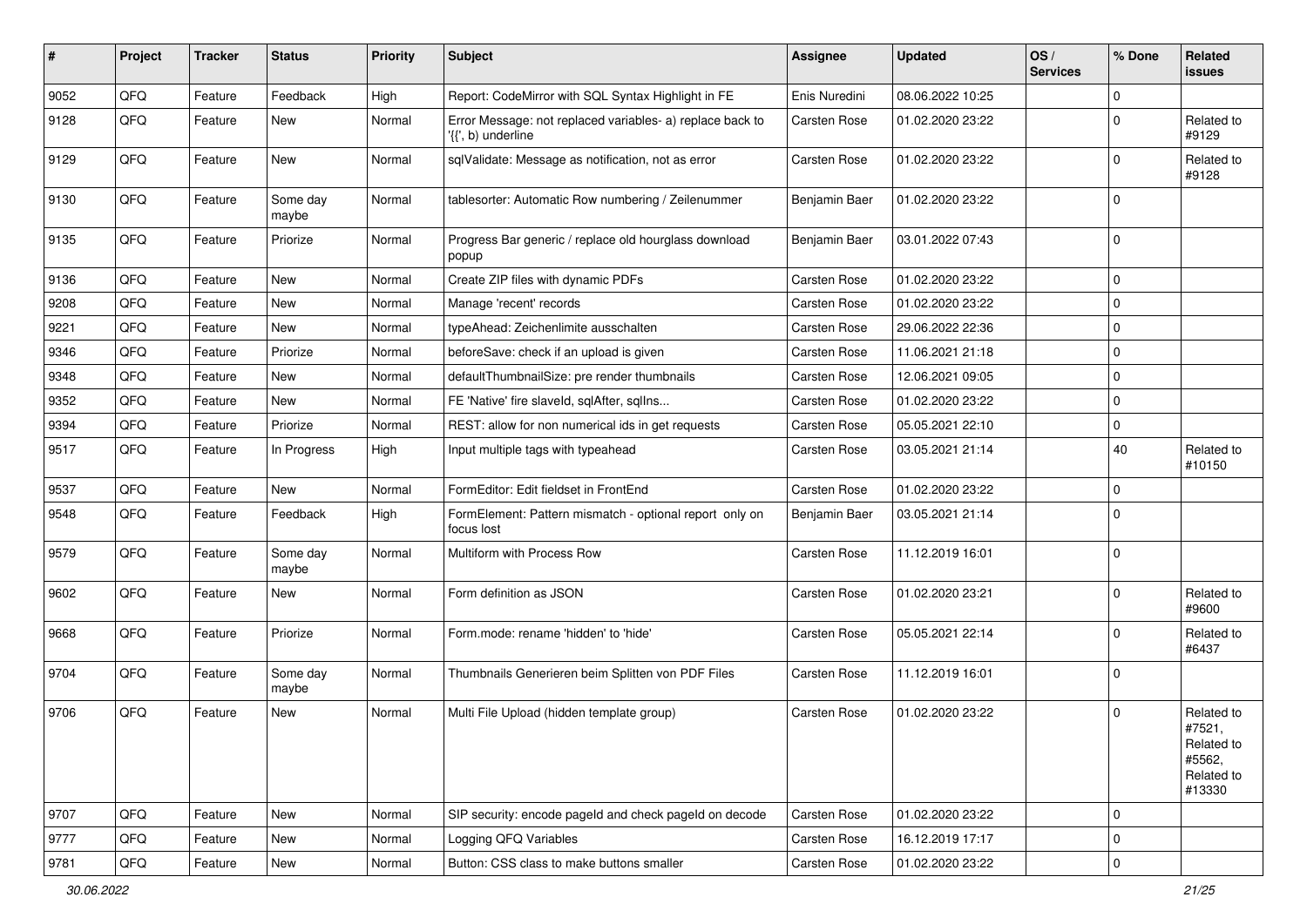| $\sharp$ | Project    | <b>Tracker</b> | <b>Status</b>     | <b>Priority</b> | Subject                                                                                                                               | <b>Assignee</b>     | <b>Updated</b>   | OS/<br><b>Services</b> | % Done      | Related<br>issues                                                      |
|----------|------------|----------------|-------------------|-----------------|---------------------------------------------------------------------------------------------------------------------------------------|---------------------|------------------|------------------------|-------------|------------------------------------------------------------------------|
| 9811     | QFQ        | Feature        | New               | Normal          | Report: tag every n'th row                                                                                                            | Carsten Rose        | 01.02.2020 23:22 |                        | $\mathbf 0$ |                                                                        |
| 9853     | QFQ        | Feature        | New               | Normal          | Check das SQL / QFQ / Mail Logfile geschrieben wird                                                                                   |                     | 09.01.2020 11:15 |                        | $\mathbf 0$ |                                                                        |
| 9900     | QFQ        | Feature        | Priorize          | Normal          | Generic API Call: tt-content record >> JSON                                                                                           | Carsten Rose        | 01.02.2020 10:13 |                        | $\pmb{0}$   |                                                                        |
| 9927     | QFQ        | Feature        | New               | Normal          | QFQ Update: a) Update nur machen wenn BE User<br>eingeloggt ist., b) Bei Fehler genaue Meldung welcher<br>Updateschritt Probleme hat. | Carsten Rose        | 22.01.2020 12:59 |                        | $\mathbf 0$ |                                                                        |
| 9928     | QFQ        | Feature        | Priorize          | Normal          | SpecialColumnName: a) Deprecated: ' AS "_+tag " ', b)<br>New: ' AS "_ <tag1><tag2>"'</tag2></tag1>                                    | Carsten Rose        | 01.02.2020 23:17 |                        | $\mathbf 0$ | Related to<br>#9929                                                    |
| 9968     | QFQ        | Feature        | Priorize          | Normal          | Tooltip in Links for Developer                                                                                                        | Carsten Rose        | 01.02.2020 23:17 |                        | $\mathbf 0$ |                                                                        |
| 9983     | QFQ        | Feature        | New               | Normal          | Report Notation: new keyword 'range'                                                                                                  | Carsten Rose        | 01.02.2020 15:55 |                        | $\mathbf 0$ |                                                                        |
| 10003    | QFQ        | Feature        | Priorize          | Normal          | fieldset: stronger visualize group                                                                                                    | Benjamin Baer       | 12.02.2020 08:13 |                        | $\mathbf 0$ |                                                                        |
| 10005    | QFQ        | Feature        | Priorize          | Normal          | Report / special column name:  AS _calendar                                                                                           | Carsten Rose        | 03.06.2020 17:28 |                        | $\mathbf 0$ |                                                                        |
| 10011    | QFQ        | Feature        | Priorize          | Normal          | Offer new STORE_TYPO3 Variable 'beUser', 'beEmail'                                                                                    | Carsten Rose        | 08.05.2021 09:51 |                        | $\mathbf 0$ | Related to<br>#10012,<br>Related to<br>#12511                          |
| 10012    | QFQ        | Feature        | Priorize          | Normal          | redirectAllMailTo: {{beEmail:T}}                                                                                                      | <b>Carsten Rose</b> | 08.05.2021 09:54 |                        | $\mathbf 0$ | Related to<br>#12412,<br>Related to<br>#12413,<br>Related to<br>#10011 |
| 10013    | QFQ        | Feature        | Some day<br>maybe | Normal          | FE.typ=editor: CodeMirror                                                                                                             | Carsten Rose        | 08.06.2022 10:37 |                        | $\mathbf 0$ | Related to<br>#12611,<br>Related to<br>#12490,<br>Related to<br>#7732  |
| 10014    | QFQ        | Feature        | New               | Normal          | Manual.rst: describe behaviour and process order of<br>fillStoreVar, slaveId, sqlBefore,                                              | Carsten Rose        | 01.02.2020 22:31 |                        | $\mathbf 0$ |                                                                        |
| 10015    | QFQ        | Feature        | Priorize          | Normal          | Monospace in Textarea                                                                                                                 | Carsten Rose        | 03.02.2020 13:40 |                        | $\pmb{0}$   |                                                                        |
| 10080    | QFQ        | Feature        | New               | Normal          | Popup on 'save' / 'close': configure dialog (answer<br>yes/no/cancle/)                                                                | Carsten Rose        | 28.03.2021 20:52 |                        | $\Omega$    | Is duplicate<br>of #12262                                              |
| 10095    | <b>QFQ</b> | Feature        | Some day<br>maybe | Normal          | Generic Gitlab Integration into QFQ                                                                                                   | Carsten Rose        | 16.09.2021 15:10 |                        | $\pmb{0}$   |                                                                        |
| 10114    | QFQ        | Feature        | New               | High            | Symbol (Link): 'G:' (Glyphicon) replaced by 'i:' (icon)                                                                               |                     | 07.12.2021 17:19 |                        | $\mathbf 0$ | Related to<br>#3797,<br>Related to<br>#4194                            |
| 10115    | QFO        | Feature        | New               | Normal          | TypeAhead: static list                                                                                                                | Carsten Rose        | 26.02.2020 16:42 |                        | 100         |                                                                        |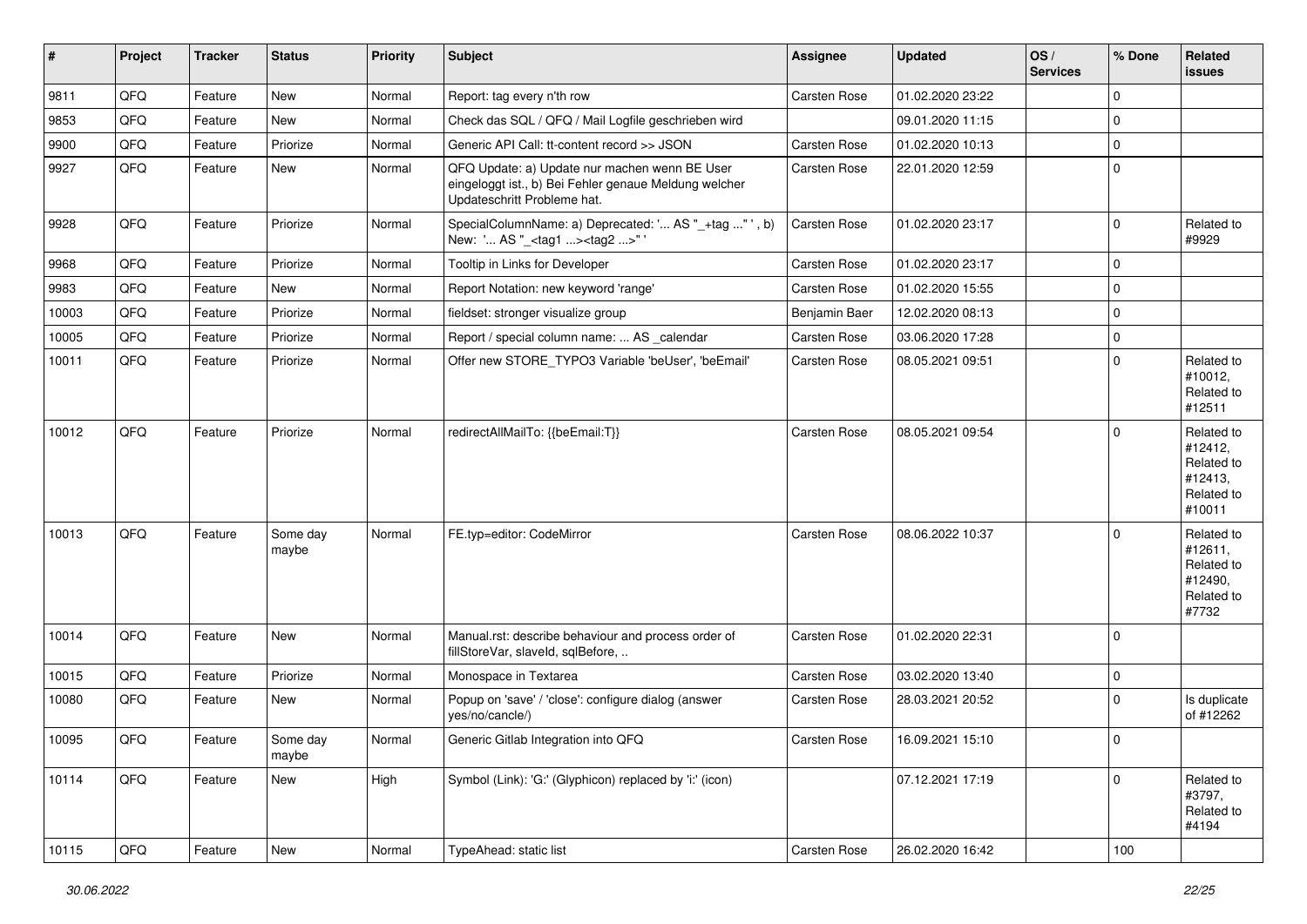| $\vert$ # | Project | <b>Tracker</b> | <b>Status</b>     | <b>Priority</b> | <b>Subject</b>                                                                       | Assignee            | <b>Updated</b>   | OS/<br><b>Services</b> | % Done       | <b>Related</b><br><b>issues</b>              |
|-----------|---------|----------------|-------------------|-----------------|--------------------------------------------------------------------------------------|---------------------|------------------|------------------------|--------------|----------------------------------------------|
| 10116     | QFQ     | Feature        | Some day<br>maybe | Normal          | TypeAhead: Tag - show inside 'input' element                                         | Carsten Rose        | 16.09.2021 15:09 |                        | $\Omega$     |                                              |
| 10119     | QFQ     | Feature        | New               | Normal          | Dropdown (selectlist) & Type Ahead: format and catagorize<br>list                    | Carsten Rose        | 07.05.2020 09:36 |                        | $\mathbf 0$  |                                              |
| 10124     | QFQ     | Feature        | Feedback          | Normal          | qfq AAI-Login                                                                        | Karin Niffeler      | 07.05.2020 09:36 |                        | $\mathbf 0$  |                                              |
| 10345     | QFQ     | Feature        | New               | Normal          | Templates - Patterns QFQ Style                                                       |                     | 03.05.2021 21:01 |                        | 0            | Related to<br>#10713                         |
| 10384     | QFQ     | Feature        | New               | Normal          | Parameter Exchange QFQ Instances                                                     |                     | 07.05.2020 09:38 |                        | $\mathbf 0$  |                                              |
| 10443     | QFQ     | Feature        | In Progress       | Normal          | Konzept_api / _live                                                                  | Carsten Rose        | 07.05.2020 09:39 |                        | $\mathbf 0$  |                                              |
| 10463     | QFQ     | Feature        | <b>New</b>        | Normal          | Report _link: expliztes setzen von HTML Tags (Bedarf fuer<br>'data-selenium' & 'id') | Enis Nuredini       | 23.03.2022 09:23 |                        | $\mathbf{0}$ | Related to<br>#7648                          |
| 10569     | QFQ     | Feature        | Priorize          | Normal          | link _blank more safe                                                                | Enis Nuredini       | 25.03.2022 12:44 |                        | 0            |                                              |
| 10593     | QFQ     | Feature        | New               | Normal          | label2: text behind input element                                                    | Carsten Rose        | 16.05.2020 10:57 |                        | $\Omega$     |                                              |
| 10714     | QFQ     | Feature        | <b>New</b>        | Normal          | multi Table Form                                                                     | Carsten Rose        | 16.03.2021 18:44 |                        | $\Omega$     |                                              |
| 10716     | QFQ     | Feature        | Some day<br>maybe | Normal          | Business Logic mit Externen Skripten                                                 | Carsten Rose        | 16.09.2021 15:10 |                        | $\Omega$     | Related to<br>#10713,<br>Related to<br>#8217 |
| 10738     | QFQ     | Feature        | Some day<br>maybe | Normal          | CORS headers for external API requests                                               |                     | 10.06.2020 14:00 |                        | $\mathbf 0$  |                                              |
| 10745     | QFQ     | Feature        | Some day<br>maybe | Normal          | Tablesorter Excel Export                                                             | Carsten Rose        | 16.09.2021 15:09 |                        | $\Omega$     |                                              |
| 10763     | QFQ     | Feature        | New               | Normal          | form accessed and submitted despite logout?                                          |                     | 16.06.2020 11:43 |                        | $\mathbf 0$  |                                              |
| 10782     | QFQ     | Feature        | Feedback          | Normal          | Tiny MCE: Image Upload                                                               | Enis Nuredini       | 16.05.2022 23:16 |                        | 0            | Related to<br>#12452                         |
| 10793     | QFQ     | Feature        | In Progress       | Normal          | Update NPM Packages                                                                  | Carsten Rose        | 07.09.2021 13:25 |                        | 30           |                                              |
| 10819     | QFQ     | Feature        | New               | Normal          | Persistent SIP - second try                                                          | Carsten Rose        | 29.06.2020 23:02 |                        | $\Omega$     | Related to<br>#6261                          |
| 10874     | QFQ     | Feature        | New               | Normal          | Erstellen eines Foreign Keys in der Tabelle "FormElement"                            |                     | 13.07.2020 10:11 |                        | $\Omega$     |                                              |
| 10976     | QFQ     | Feature        | New               | Normal          | Excel Export Verbesserungen                                                          | Carsten Rose        | 06.08.2020 10:56 |                        | $\Omega$     |                                              |
| 10979     | QFQ     | Feature        | New               | Normal          | Ajax Calls an API - dataReport                                                       | <b>Carsten Rose</b> | 11.05.2022 12:15 |                        | $\mathbf 0$  |                                              |
| 10996     | QFQ     | Feature        | New               | Normal          | Download video via sip: no seek                                                      | <b>Carsten Rose</b> | 12.08.2020 14:18 |                        | $\mathbf 0$  |                                              |
| 11036     | QFQ     | Feature        | Some day<br>maybe | Normal          | inline report editor permissions                                                     | Carsten Rose        | 16.09.2021 15:09 |                        | $\Omega$     | Related to<br>#11323                         |
| 11076     | QFQ     | Feature        | In Progress       | Normal          | SELECT  AS_websocket                                                                 | Carsten Rose        | 30.08.2020 17:49 |                        | $\mathbf 0$  |                                              |
| 11080     | QFQ     | Feature        | New               | Normal          | Send MQTT messages                                                                   | Carsten Rose        | 29.08.2020 19:49 |                        | $\Omega$     |                                              |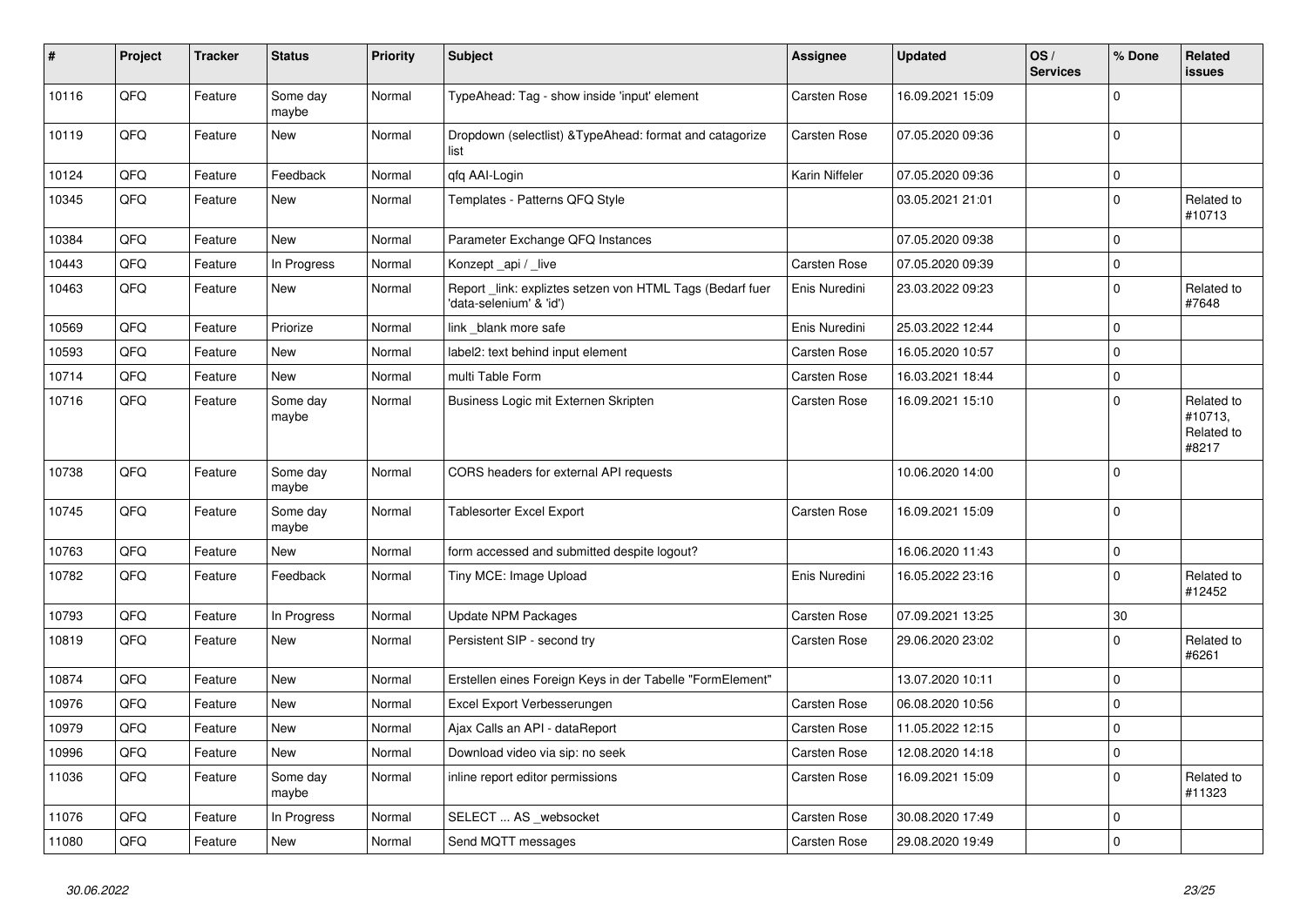| ∦     | Project | <b>Tracker</b> | <b>Status</b>     | <b>Priority</b> | <b>Subject</b>                                                                                       | <b>Assignee</b>                                        | <b>Updated</b>   | OS/<br><b>Services</b> | % Done      | Related<br><b>issues</b>                      |                      |
|-------|---------|----------------|-------------------|-----------------|------------------------------------------------------------------------------------------------------|--------------------------------------------------------|------------------|------------------------|-------------|-----------------------------------------------|----------------------|
| 11217 | QFQ     | Feature        | Some day<br>maybe | Normal          | <b>Extend Script Functionality</b>                                                                   | <b>Carsten Rose</b>                                    | 16.09.2021 15:10 |                        | $\mathbf 0$ |                                               |                      |
| 11320 | QFQ     | Feature        | Priorize          | Normal          | Typo3 Version 10 support                                                                             | <b>Carsten Rose</b>                                    | 05.05.2021 22:09 |                        | $\mathbf 0$ |                                               |                      |
| 11322 | QFQ     | Feature        | Some day<br>maybe | Normal          | Form Element JSON - (multiline parameter field)                                                      | Carsten Rose                                           | 16.09.2021 15:10 |                        | $\mathbf 0$ |                                               |                      |
| 11323 | QFQ     | Feature        | Some day<br>maybe | Normal          | Report Frontend Editor Modal + Codemirror                                                            | Carsten Rose                                           | 16.09.2021 15:10 |                        | $\mathbf 0$ | Related to<br>#11036                          |                      |
| 11460 | QFQ     | Feature        | New               | Normal          | Easier creation of changelog: gitchangelog                                                           | Carsten Rose                                           | 12.06.2021 10:20 |                        | $\mathbf 0$ | Related to<br>#13467                          |                      |
| 11504 | QFQ     | Feature        | New               | Normal          | Dynamic Update: Button text update for 'Save',' Close' &<br>'Delete'                                 | Carsten Rose                                           | 12.11.2020 23:44 |                        | $\pmb{0}$   |                                               |                      |
| 11516 | QFQ     | Feature        | <b>New</b>        | Normal          | Multi Page Form (Previous/Next Buttons)                                                              | <b>Carsten Rose</b>                                    | 16.03.2021 17:52 |                        | $\pmb{0}$   |                                               |                      |
| 11523 | QFQ     | Feature        | New               | Normal          | Mit dynamic Update erkennen, ob Upload gemacht wurde                                                 | Carsten Rose                                           | 13.11.2020 15:07 |                        | $\mathbf 0$ | Related to<br>#9533                           |                      |
| 11534 | QFQ     | Feature        | New               | Normal          | Report: Action on selected rows - Table batchprocessing<br>feature                                   |                                                        | 18.11.2020 08:15 |                        | $\mathbf 0$ |                                               |                      |
| 11535 | QFQ     | Feature        | <b>New</b>        | Normal          | Ability to create SQL columns in frontend QFQ forms                                                  |                                                        | 17.11.2020 12:11 |                        | $\mathbf 0$ |                                               |                      |
| 11702 | QFQ     | Feature        | New               | Normal          | HTML Special Char makes no sense for 'allbut' if '&' is<br>forbidden                                 | <b>Carsten Rose</b>                                    | 07.12.2021 16:35 |                        | $\mathbf 0$ | Related to<br>#5112,<br>Related to<br>#14320  |                      |
| 11716 | QFQ     | Feature        | New               | Normal          | Form an beliebiger Stelle im Report anzeigen                                                         |                                                        | 09.12.2020 09:47 |                        | $\mathbf 0$ |                                               |                      |
| 11747 | QFQ     | Feature        | New               | Normal          | Maintenance Page with Redirect                                                                       | Carsten Rose                                           | 03.05.2021 20:47 |                        | $\Omega$    | Related to<br>#11741                          |                      |
| 11775 | QFQ     | Feature        | New               | Normal          | Subrecord Tooltip pro Feld                                                                           | <b>Carsten Rose</b>                                    | 18.12.2020 15:22 |                        | $\mathbf 0$ | Related to<br>#11955                          |                      |
| 11850 | QFQ     | Feature        | New               | Urgent          | Wizard Form: basierend auf einer Tabelle eine Form<br>anlegen.                                       |                                                        | 03.05.2021 21:12 |                        | $\mathbf 0$ | Blocked by<br>#8082                           |                      |
| 11892 | QFQ     | Feature        | New               | Normal          | tablesorter: columns with links are hard to order - new<br>qualifier 'Y: <ord>'</ord>                | Enis Nuredini                                          | 23.03.2022 09:22 |                        | $\mathbf 0$ |                                               |                      |
| 11893 | QFQ     | Feature        | New               | High            | Broken SIP: a) only report one time, b) only report in main<br>column                                | Carsten Rose                                           | 12.05.2021 12:13 |                        | $\mathbf 0$ | Related to<br>#12532,<br>Related to<br>#14187 |                      |
| 11955 | QFQ     | Feature        | New               | Normal          | subrecord: new title option to set <th> attributes - e.g. to<br/>customize tablesorter options.</th> | attributes - e.g. to<br>customize tablesorter options. | Carsten Rose     | 03.05.2021 20:47       |             | $\mathbf 0$                                   | Related to<br>#11775 |
| 11980 | QFQ     | Feature        | In Progress       | Normal          | protected verzeichnis MUSS geschützt werden                                                          | Carsten Rose                                           | 07.09.2021 13:30 |                        | $\pmb{0}$   |                                               |                      |
| 12023 | QFQ     | Feature        | New               | Normal          | MySQL Stored Precdure: QDECODESPECIALCHAR()                                                          | Carsten Rose                                           | 16.02.2021 11:16 |                        | 0           | Related to<br>#12022                          |                      |